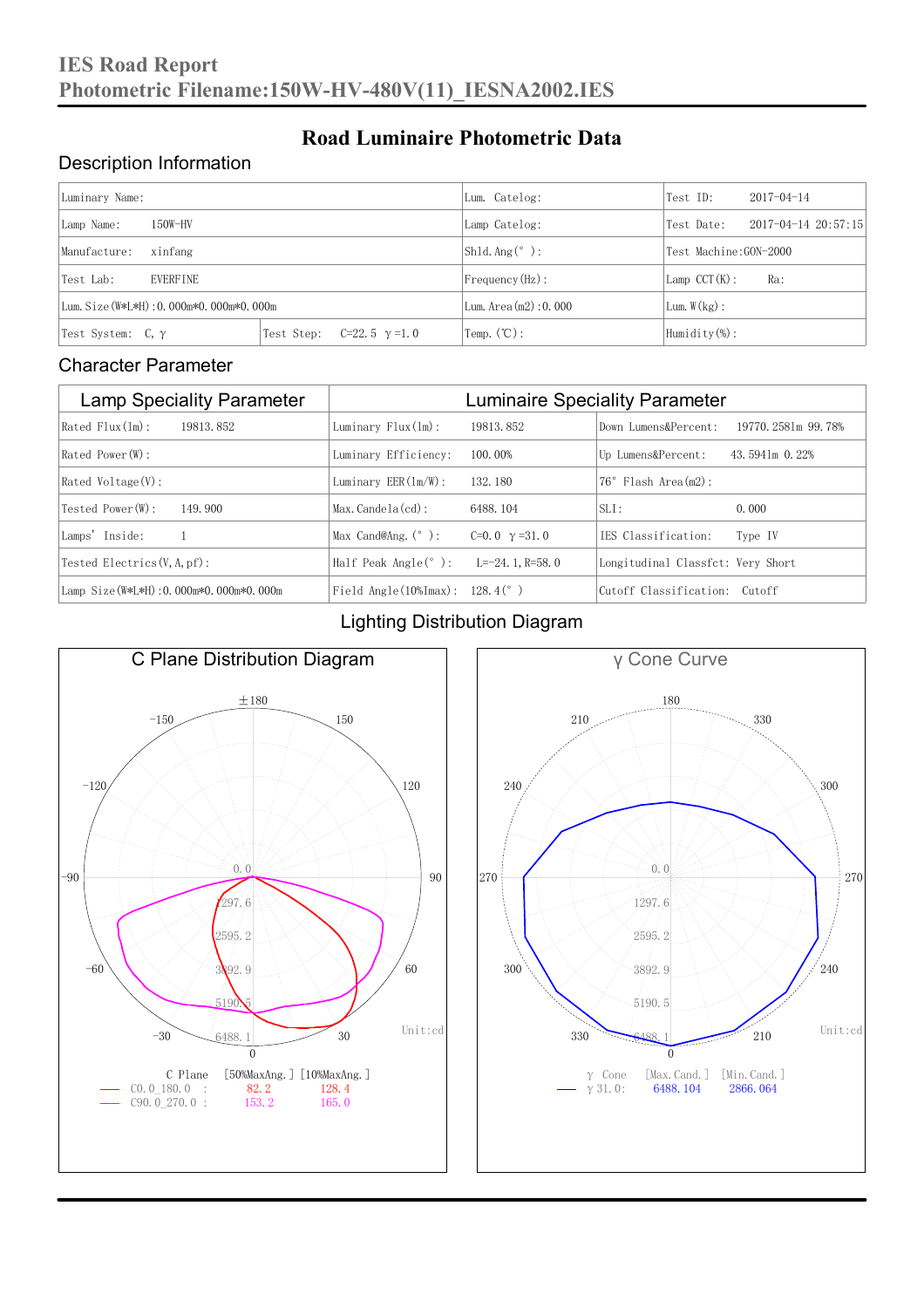### **2D Plane Light Intensity Distribution Curve**

| Lum. Name:           | Lum.Catelog:          | Test ID:<br>2017-04-14                         |
|----------------------|-----------------------|------------------------------------------------|
| Lamp Name: 150W-HV   | Lamp Catelog:         | Test Lab: EVERFINE                             |
| Manufacture: xinfang | Test Machine:GON-2000 | $\vert$ Test Date: 2017-04-14 20:57:15 $\vert$ |

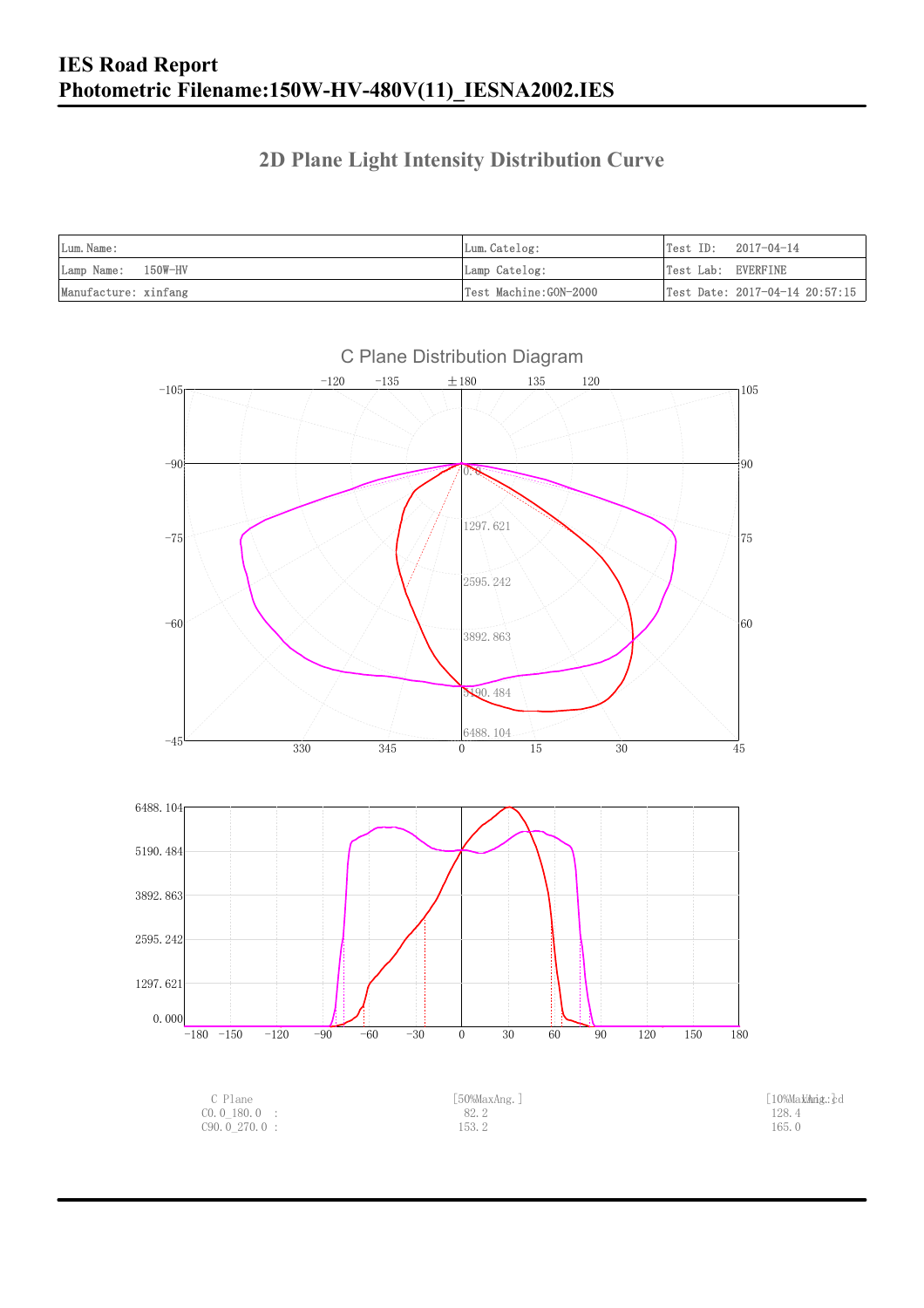### **3D Light Intensity Distribution Modal**

| Lum. Name:           | Lum. Catelog:         |                    | $\textsf{Test ID:} \quad 2017-04-14$ |
|----------------------|-----------------------|--------------------|--------------------------------------|
| Lamp Name: 150W-HV   | Lamp Catelog:         | Test Lab: EVERFINE |                                      |
| Manufacture: xinfang | Test Machine:GON-2000 |                    | Test Date: 2017-04-14 20:57:15       |

#### 3D Light Intensity Distribution Modal

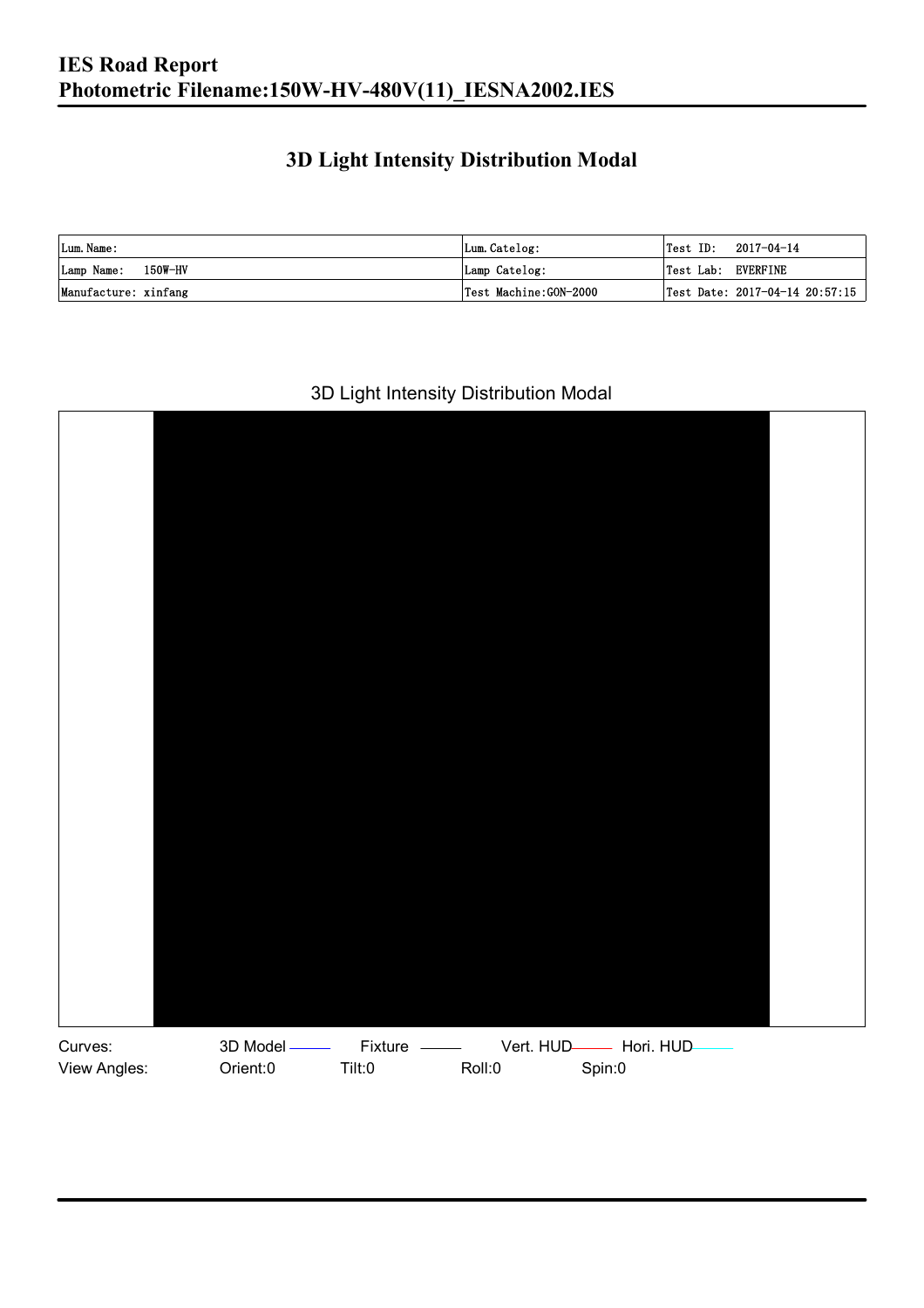### **IES Road Report Photometric Filename:150W-HV-480V(11)\_IESNA2002.IES**

### **Zonal Flux Tabulation**

| Zone $(\gamma)$ | Zone Flux     | Sums Flux | Zone%Lamp | Sums%Lamp | $\text{Zone}(\gamma)$ | Zone Flux | Sums Flux | Zone%Lamp            | Sums%Lamp |
|-----------------|---------------|-----------|-----------|-----------|-----------------------|-----------|-----------|----------------------|-----------|
|                 | $(\text{lm})$ | (1m)      |           |           |                       | (1m)      | (1m)      |                      |           |
| $0.0-1.0$       | 4.99          | 4.99      | 0.03      | 0.03      | $45.0 - 46.0$         | 362.51    | 362.51    | 1.83                 | 1.83      |
| $1.0 - 2.0$     | 14.96         | 19.95     | 0.08      | 0.10      | 46.0 $-47.0$          | 365.94    | 728.45    | 1.85                 | 3.68      |
| $2.0 - 3.0$     | 24.91         | 44.86     | 0.13      | 0.23      | $47.0 - 48.0$         | 368.97    | 1097.42   | 1.86                 | 5.54      |
| $3.0 - 4.0$     | 34.81         | 79.68     | 0.18      | 0.40      | 48.0-49.0             | 371.34    | 1468.76   | 1.87                 | 7.41      |
| $4.0 - 5.0$     | 44.66         | 124.34    | 0.23      | 0.63      | 49.0-50.0             | 373.08    | 1841.84   | 1.88                 | 9.30      |
| $5.0 - 6.0$     | 54.45         | 178.79    | 0.27      | 0.90      | $50.0 - 51.0$         | 374.61    | 2216.45   | 1.89                 | 11.19     |
| $6.0 - 7.0$     | 64.17         | 242.96    | 0.32      | 1.23      | $51.0 - 52.0$         | 375.82    | 2592.27   | 1.90                 | 13.08     |
| $7.0 - 8.0$     | 73.80         | 316.76    | 0.37      | 1.60      | $52.0 - 53.0$         | 376.39    | 2968.66   | 1.90                 | 14.98     |
| $8.0 - 9.0$     | 83.33         | 400.09    | 0.42      | 2.02      | $53.0 - 54.0$         | 376.08    | 3344.74   | 1.90                 | 16.88     |
| $9.0 - 10.0$    | 92.78         | 492.87    | 0.47      | 2.49      | $54.0 - 55.0$         | 375.15    | 3719.89   | 1.89                 | 18.77     |
| $10.0 - 11.0$   | 102.14        | 595.01    | 0.52      | 3.00      | $55.0 - 56.0$         | 374.00    | 4093.88   | 1.89                 | 20.66     |
| $11.0 - 12.0$   | 111.44        | 706.45    | 0.56      | 3.57      | $56.0 - 57.0$         | 372.12    | 4466.00   | 1.88                 | 22.54     |
| $12.0 - 13.0$   | 120.66        | 827.11    | 0.61      | 4.17      | $57.0 - 58.0$         | 368.62    | 4834.62   | 1.86                 | 24.40     |
| $13.0 - 14.0$   | 129.79        | 956.91    | 0.66      | 4.83      | $58.0 - 59.0$         | 363.69    | 5198.31   | 1.84                 | 26.24     |
| $14.0 - 15.0$   | 138.84        | 1095.74   | 0.70      | 5.53      | $59.0 - 60.0$         | 357.86    | 5556.17   | 1.81                 | 28.04     |
| $15.0 - 16.0$   | 147.81        | 1243.56   | 0.75      | 6.28      | $60.0 - 61.0$         | 351.29    | 5907.46   | 1.77                 | 29.81     |
| $16.0 - 17.0$   | 156.75        | 1400.31   | 0.79      | 7.07      | $61.0 - 62.0$         | 343.43    | 6250.89   | 1.73                 | 31.55     |
| $17.0 - 18.0$   | 165.67        | 1565.99   | 0.84      | 7.90      | $62.0 - 63.0$         | 333.96    | 6584.85   | 1.69                 | 33.23     |
| $18.0 - 19.0$   | 174.58        | 1740.57   | 0.88      | 8.78      | $63.0 - 64.0$         | 323.34    | 6908.19   | 1.63                 | 34.87     |
| $19.0 - 20.0$   | 183.47        | 1924.04   | 0.93      | 9.71      | $64.0 - 65.0$         | 312.97    | 7221.16   | 1.58                 | 36.44     |
| $20.0 - 21.0$   | 192.30        | 2116.34   | 0.97      | 10.68     | $65.0 - 66.0$         | 302.54    | 7523.69   | 1.53                 | 37.97     |
| $21.0 - 22.0$   | 201.11        | 2317.45   | 1.01      | 11.70     | $66.0 - 67.0$         | 292.75    | 7816.44   | 1.48                 | 39.45     |
| $22.0 - 23.0$   | 209.89        | 2527.34   | 1.06      | 12.76     | $67.0 - 68.0$         | 283.40    | 8099.84   | 1.43                 | 40.88     |
| $23.0 - 24.0$   | 218.60        | 2745.94   | 1.10      | 13.86     | $68.0 - 69.0$         | 273.20    | 8373.03   | 1.38                 | 42.26     |
| $24.0 - 25.0$   | 227.27        | 2973.21   | 1.15      | 15.01     | 69.0-70.0             | 263.81    | 8636.85   | 1.33                 | 43.59     |
| $25.0 - 26.0$   | 235.85        | 3209.07   | 1.19      | 16.20     | $70.0 - 71.0$         | 254.95    | 8891.80   | 1.29                 | 44.88     |
| $26.0 - 27.0$   | 244.32        | 3453.38   | 1.23      | 17.43     | $71.0 - 72.0$         | 246.01    | 9137.81   | 1.24                 | 46.12     |
| $27.0 - 28.0$   | 252.65        | 3706.03   | 1.28      | 18.70     | $72.0 - 73.0$         | 236.05    | 9373.86   | 1.19                 | 47.31     |
| $28.0 - 29.0$   | 260.86        | 3966.89   | 1.32      | 20.02     | $73.0 - 74.0$         | 224.06    | 9597.93   | 1.13                 | 48.44     |
| 29.0-30.0       | 268.90        | 4235.79   | 1.36      | 21.38     | 74.0-75.0             | 207.81    | 9805.74   | $1.\,\allowbreak 05$ | 49.49     |
| $30.0 - 31.0$   | 276.76        | 4512.55   | 1.40      | 22.77     | $75.0 - 76.0$         | 186.86    | 9992.60   | 0.94                 | 50.43     |
| $31.0 - 32.0$   | 284.41        | 4796.95   | 1.44      | 24.21     | 76.0-77.0             | 163.56    | 10156.16  | 0.83                 | 51.26     |
| $32.0 - 33.0$   | 291.80        | 5088.75   | 1.47      | 25.68     | $77.0 - 78.0$         | 141.04    | 10297.20  | 0.71                 | 51.97     |
| $33.0 - 34.0$   | 298.92        | 5387.67   | 1.51      | 27.19     | 78.0-79.0             | 119.15    | 10416.35  | 0.60                 | 52.57     |
| $34.0 - 35.0$   | 305.80        | 5693.47   | 1.54      | 28.73     | $79.0 - 80.0$         | 94.07     | 10510.42  | 0.47                 | 53.05     |
| $35.0 - 36.0$   | 312.42        | 6005.89   | 1.58      | 30.31     | $80.0 - 81.0$         | 70.16     | 10580.57  | 0.35                 | 53.40     |
| $36.0 - 37.0$   | 318.77        | 6324.66   | 1.61      | 31.92     | $81.0 - 82.0$         | 50.46     | 10631.03  | 0.25                 | 53.65     |
| $37.0 - 38.0$   | 324.80        | 6649.47   | 1.64      | 33.56     | $82.0 - 83.0$         | 33.60     | 10664.63  | 0.17                 | 53.82     |
| $38.0 - 39.0$   | 330.55        | 6980.02   | 1.67      | 35.23     | $83.0 - 84.0$         | 20.68     | 10685.32  | 0.10                 | 53.93     |
| $39.0 - 40.0$   | 335.98        | 7316.00   | 1.70      | 36.92     | $84.0 - 85.0$         | 10.75     | 10696.07  | 0.05                 | 53.98     |
| $40.0 - 41.0$   | 341.09        | 7657.08   | 1.72      | 38.65     | 85.0-86.0             | 4.10      | 10700.17  | 0.02                 | 54.00     |
| $41.0 - 42.0$   | 345.89        | 8002.98   | 1.75      | 40.39     | $86.0 - 87.0$         | 1.41      | 10701.59  | 0.01                 | 54.01     |
| $42.0 - 43.0$   | 350.43        | 8353.41   | 1.77      | 42.16     | $87.0 - 88.0$         | 0.79      | 10702.38  | 0.00                 | 54.01     |
| $43.0 - 44.0$   | 354.72        | 8708.14   | 1.79      | 43.95     | 88.0-89.0             | 0.56      | 10702.94  | 0.00                 | 54.02     |
| $44.0 - 45.0$   | 358.76        | 9066.89   | 1.81      | 45.76     | $89.0 - 90.0$         | 0.42      | 10703.37  | 0.00                 | 54.02     |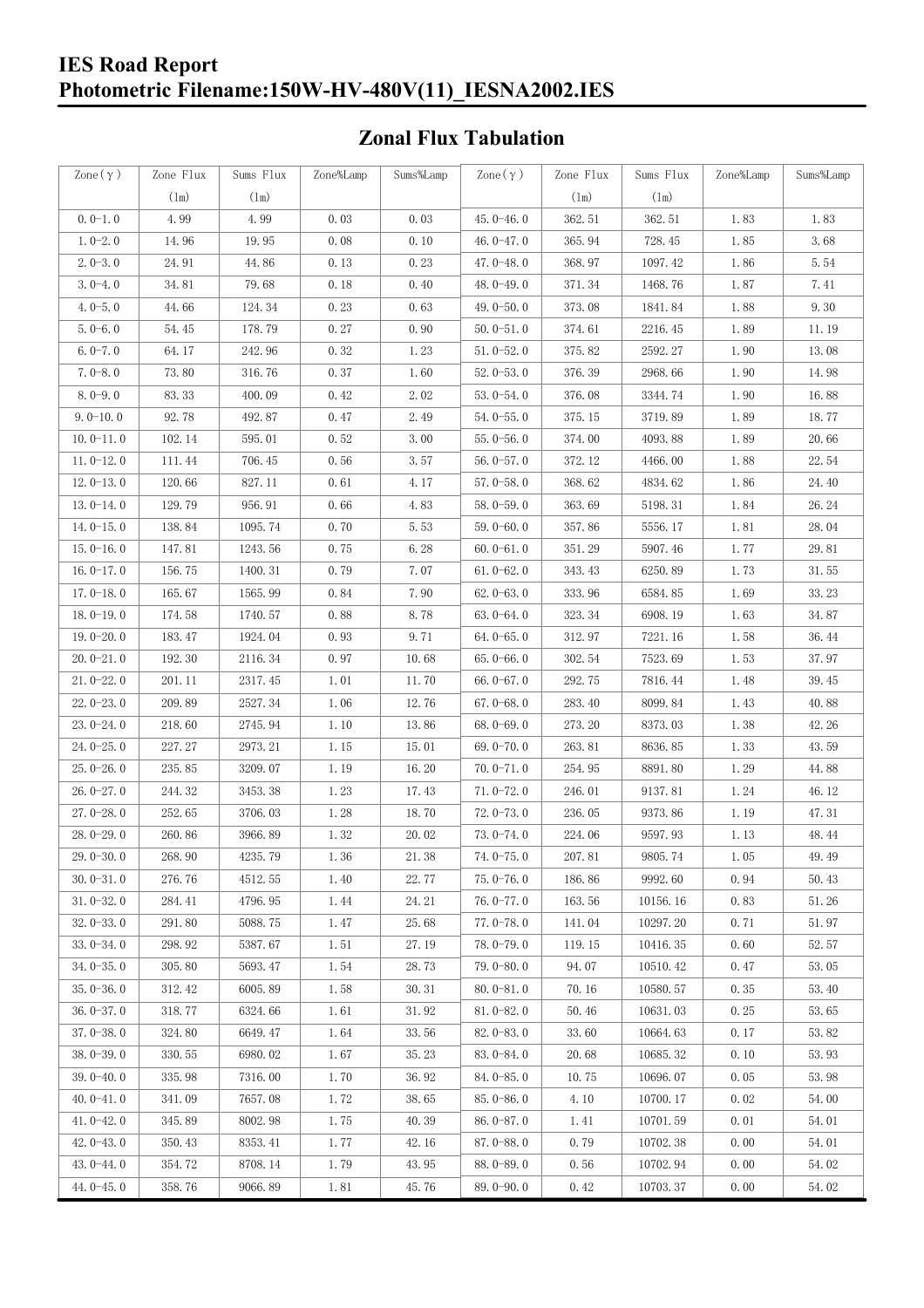### **IES Road Report Photometric Filename:150W-HV-480V(11)\_IESNA2002.IES**

# **Zonal Flux Tabulation - (Cont.)**

| $\text{Zone}(\gamma)$ | Zone Flux | Sums Flux | Zone%Lamp | Sums%Lamp | Zone $(\gamma)$ | Zone Flux | Sums Flux | Zone%Lamp | Sums%Lamp |
|-----------------------|-----------|-----------|-----------|-----------|-----------------|-----------|-----------|-----------|-----------|
|                       | (1m)      | (1m)      |           |           |                 | (1m)      | (1m)      |           |           |
| $90.0 - 91.0$         | 0.39      | 0.39      | 0.00      | 0.00      | $135.0 - 136.0$ | 0.65      | 0.65      | 0.00      | 0.00      |
| $91.0 - 92.0$         | 0.39      | 0.78      | 0.00      | 0.00      | $136.0 - 137.0$ | 0.64      | 1.30      | 0.00      | 0.01      |
| $92.0 - 93.0$         | 0.38      | 1.16      | 0.00      | 0.01      | 137.0-138.0     | 0.63      | 1.93      | 0.00      | 0.01      |
| $93.0 - 94.0$         | 0.39      | 1.55      | 0.00      | 0.01      | 138.0-139.0     | 0.62      | 2.55      | 0.00      | 0.01      |
| $94.0 - 95.0$         | 0.39      | 1.94      | 0.00      | 0.01      | 139.0-140.0     | 0.61      | 3.16      | 0.00      | 0.02      |
| $95.0 - 96.0$         | 0.40      | 2.34      | 0.00      | 0.01      | $140.0 - 141.0$ | 0.60      | 3.76      | 0.00      | 0.02      |
| $96.0 - 97.0$         | 0.41      | 2.74      | 0.00      | 0.01      | 141.0-142.0     | 0.59      | 4.35      | 0.00      | 0.02      |
| $97.0 - 98.0$         | 0.42      | 3.16      | 0.00      | 0.02      | 142.0-143.0     | 0.57      | 4.92      | 0.00      | 0.02      |
| $98.0 - 99.0$         | 0.43      | 3.59      | 0.00      | 0.02      | 143.0-144.0     | 0.56      | 5.48      | 0.00      | 0.03      |
| $99.0 - 100.0$        | 0.44      | 4.03      | 0.00      | 0.02      | $144.0 - 145.0$ | 0.55      | 6.03      | 0.00      | 0.03      |
| $100.0 - 101.0$       | 0.46      | 4.48      | 0.00      | 0.02      | $145.0 - 146.0$ | 0.54      | 6.57      | 0.00      | 0.03      |
| $101.0 - 102.0$       | 0.47      | 4.96      | 0.00      | 0.03      | $146.0 - 147.0$ | 0.53      | 7.10      | 0.00      | 0.04      |
| $102.0 - 103.0$       | 0.49      | 5.45      | 0.00      | 0.03      | 147.0-148.0     | 0.52      | 7.62      | 0.00      | 0.04      |
| $103.0 - 104.0$       | 0.51      | 5.96      | 0.00      | 0.03      | 148.0-149.0     | 0.51      | 8.13      | 0.00      | 0.04      |
| $104.0 - 105.0$       | 0.53      | 6.48      | 0.00      | 0.03      | $149.0 - 150.0$ | 0.49      | 8.62      | 0.00      | 0.04      |
| $105.0 - 106.0$       | 0.55      | 7.04      | 0.00      | 0.04      | $150.0 - 151.0$ | 0.48      | 9.10      | 0.00      | 0.05      |
| $106.0 - 107.0$       | 0.59      | 7.62      | 0.00      | 0.04      | $151.0 - 152.0$ | 0.46      | 9.56      | 0.00      | 0.05      |
| $107.0 - 108.0$       | 0.61      | 8.23      | 0.00      | 0.04      | $152.0 - 153.0$ | 0.45      | 10.01     | 0.00      | 0.05      |
| $108.0 - 109.0$       | 0.64      | 8.87      | 0.00      | 0.04      | $153.0 - 154.0$ | 0.43      | 10.44     | 0.00      | 0.05      |
| $109.0 - 110.0$       | 0.66      | 9.53      | 0.00      | 0.05      | 154.0-155.0     | 0.41      | 10.85     | 0.00      | 0.05      |
| $110.0 - 111.0$       | 0.67      | 10.20     | 0.00      | 0.05      | $155.0 - 156.0$ | 0.39      | 11.24     | 0.00      | 0.06      |
| $111.0 - 112.0$       | 0.68      | 10.88     | 0.00      | 0.05      | $156.0 - 157.0$ | 0.37      | 11.61     | 0.00      | 0.06      |
| $112.0 - 113.0$       | 0.70      | 11.58     | 0.00      | 0.06      | $157.0 - 158.0$ | 0.35      | 11.97     | 0.00      | 0.06      |
| $113.0 - 114.0$       | 0.71      | 12.28     | 0.00      | 0.06      | $158.0 - 159.0$ | 0.34      | 12.30     | 0.00      | 0.06      |
| $114.0 - 115.0$       | 0.71      | 12.99     | 0.00      | 0.07      | $159.0 - 160.0$ | 0.32      | 12.62     | 0.00      | 0.06      |
| $115.0 - 116.0$       | 0.71      | 13.70     | 0.00      | 0.07      | $160.0 - 161.0$ | 0.31      | 12.93     | 0.00      | 0.07      |
| $116.0 - 117.0$       | 0.71      | 14.42     | 0.00      | 0.07      | $161.0 - 162.0$ | 0.29      | 13.23     | 0.00      | 0.07      |
| $117.0 - 118.0$       | 0.71      | 15.13     | 0.00      | 0.08      | $162.0 - 163.0$ | 0.28      | 13.51     | 0.00      | 0.07      |
| $118.0 - 119.0$       | 0.72      | 15.85     | 0.00      | 0.08      | $163.0 - 164.0$ | 0.26      | 13.77     | 0.00      | 0.07      |
| $119.0 - 120.0$       | 0.73      | 16.58     | 0.00      | 0.08      | $164.0 - 165.0$ | 0.25      | 14.02     | 0.00      | 0.07      |
| $120.0 - 121.0$       | 0.74      | 17.31     | 0.00      | 0.09      | $165.0 - 166.0$ | 0.24      | 14.25     | 0.00      | 0.07      |
| $121.0 - 122.0$       | 0.74      | 18.06     | 0.00      | 0.09      | 166.0 $-167.0$  | 0.22      | 14.48     | 0.00      | 0.07      |
| $122.0 - 123.0$       | 0.74      | 18.80     | 0.00      | 0.09      | $167.0 - 168.0$ | 0.22      | 14.70     | 0.00      | 0.07      |
| $123.0 - 124.0$       | 0.75      | 19.55     | 0.00      | 0.10      | $168.0 - 169.0$ | 0.21      | 14.91     | 0.00      | 0.08      |
| $124.0 - 125.0$       | 0.75      | 20.29     | 0.00      | 0.10      | 169.0-170.0     | 0.21      | 15.12     | 0.00      | 0.08      |
| $125.0 - 126.0$       | 0.75      | 21.04     | 0.00      | 0.11      | $170.0 - 171.0$ | 0.19      | 15.31     | 0.00      | 0.08      |
| $126.0 - 127.0$       | 0.74      | 21.78     | 0.00      | 0.11      | 171.0-172.0     | 0.18      | 15.49     | 0.00      | 0.08      |
| $127.0 - 128.0$       | 0.74      | 22.52     | 0.00      | 0.11      | 172.0-173.0     | 0.16      | 15.65     | 0.00      | 0.08      |
| $128.0 - 129.0$       | 0.74      | 23.26     | 0.00      | 0.12      | 173.0-174.0     | 0.14      | 15.79     | 0.00      | 0.08      |
| $129.0 - 130.0$       | 0.73      | 23.98     | 0.00      | 0.12      | 174.0-175.0     | 0.12      | 15.90     | 0.00      | 0.08      |
| $130.0 - 131.0$       | 0.71      | 24.70     | 0.00      | 0.12      | $175.0 - 176.0$ | 0.10      | 16.00     | 0.00      | 0.08      |
| $131.0 - 132.0$       | 0.70      | 25.40     | 0.00      | 0.13      | $176.0 - 177.0$ | 0.07      | 16.07     | 0.00      | 0.08      |
| $132.0 - 133.0$       | 0.69      | 26.09     | 0.00      | 0.13      | 177.0-178.0     | 0.05      | 16.12     | 0.00      | 0.08      |
| $133.0 - 134.0$       | 0.68      | 26.76     | 0.00      | 0.14      | 178.0-179.0     | 0.03      | 16.15     | 0.00      | 0.08      |
| $134.0 - 135.0$       | 0.66      | 27.43     | 0.00      | 0.14      | $179.0 - 180.0$ | 0.01      | 16.17     | 0.00      | 0.08      |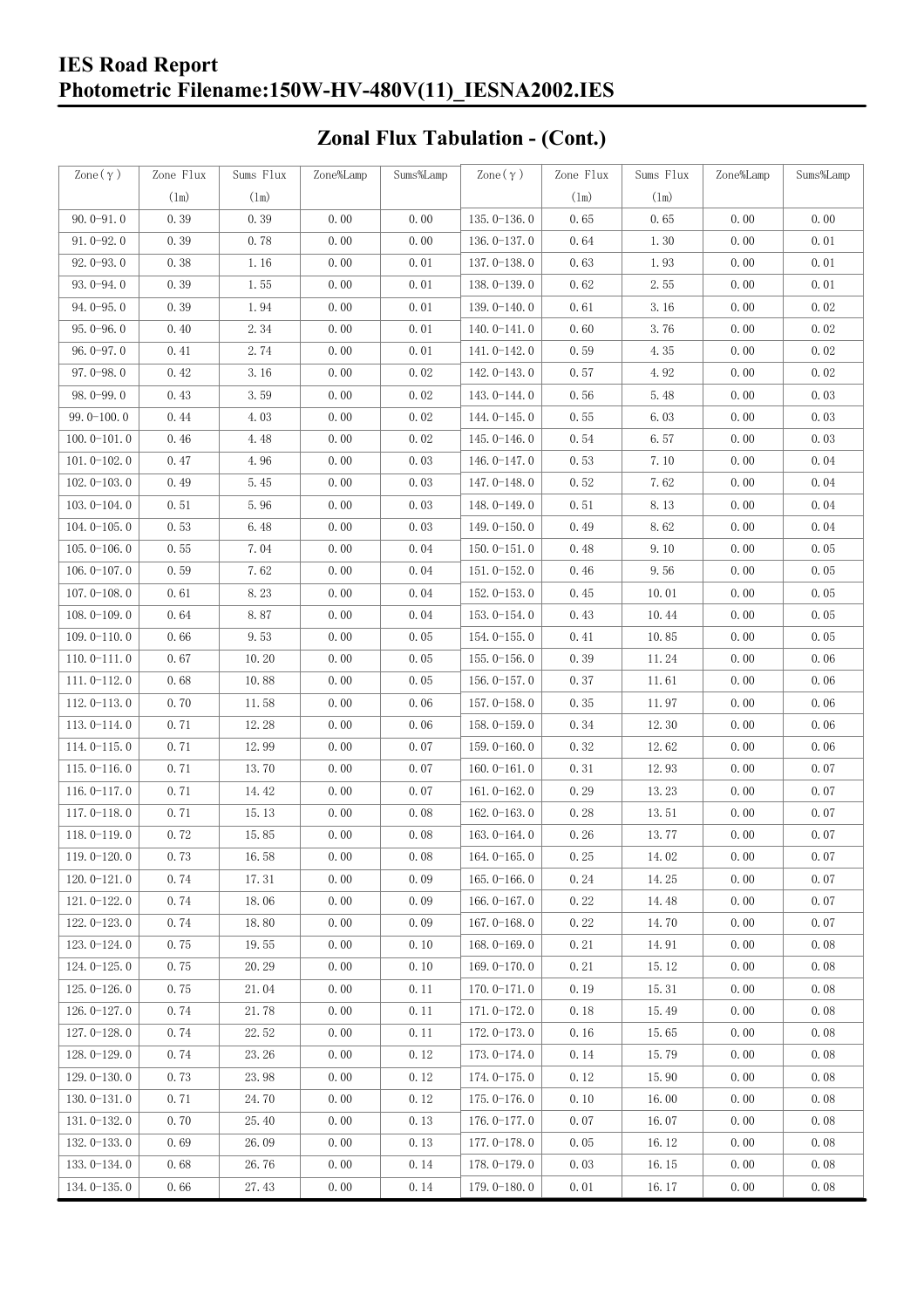### **Rectangle ISO Lighting Intensity Diagram**

| Lum. Name:           | Lum.Catelog:          | $\textsf{Test ID:} \quad 2017-04-14$ |
|----------------------|-----------------------|--------------------------------------|
| Lamp Name: 150W-HV   | Lamp Catelog:         | Test Lab: EVERFINE                   |
| Manufacture: xinfang | Test Machine:GON-2000 | Test Date: $2017-04-14$ $20:57:15$   |



Maximum Cand.@Angle: H=31.0°,V=0.0°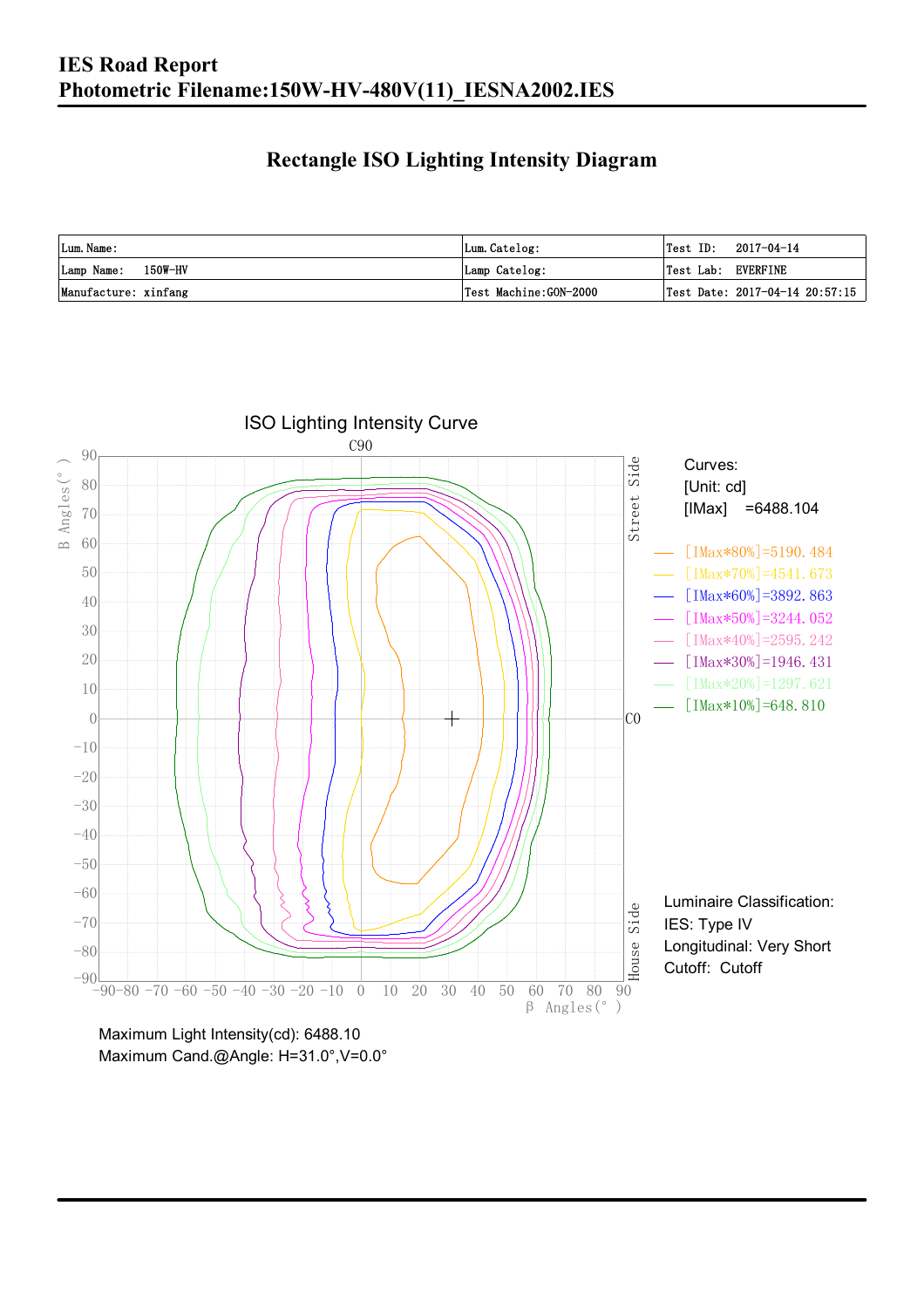### **Round ISO Lighting Intensity Diagram**

| Lum. Name:           | Lum.Catelog:          | Test ID:           | 2017-04-14                         |
|----------------------|-----------------------|--------------------|------------------------------------|
| Lamp Name: 150W-HV   | Lamp Catelog:         | Test Lab: EVERFINE |                                    |
| Manufacture: xinfang | Test Machine:GON-2000 |                    | Test Date: $2017-04-14$ $20:57:15$ |

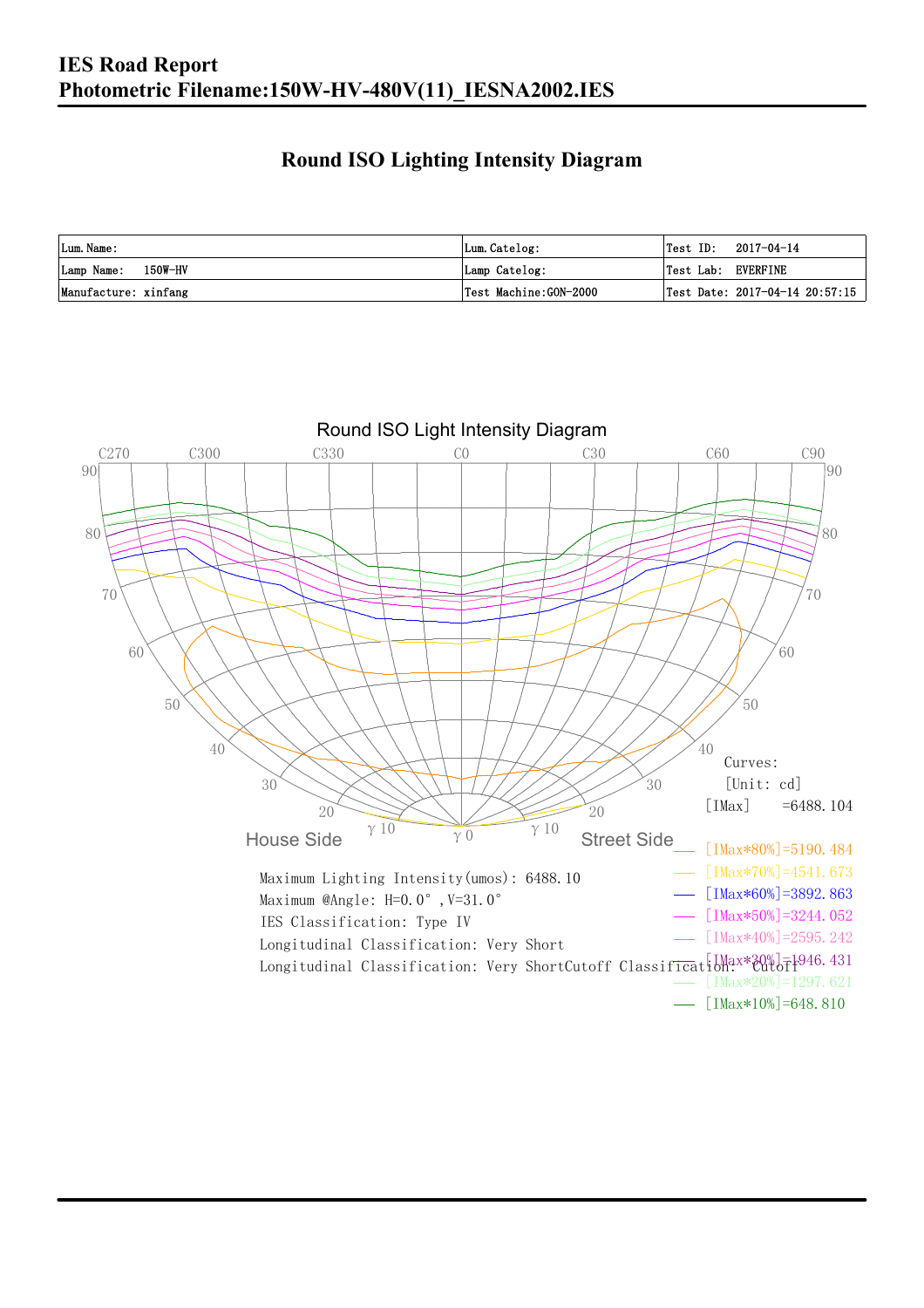### **Plane ISO-Illuminance Diagram**

| Lum. Name:           | Lum.Catelog:          | $\textsf{Test ID:} \quad 2017-04-14$ |                                        |
|----------------------|-----------------------|--------------------------------------|----------------------------------------|
| Lamp Name: 150W-HV   | Lamp Catelog:         | Test Lab: EVERFINE                   |                                        |
| Manufacture: xinfang | Test Machine:GON-2000 |                                      | $\vert$ Test Date: 2017-04-14 20:57:15 |



#### Plane ISO-Illuminance Curve

Working Plane Maximum Illuminance(lx): 534.59 Working Plane Maximum Illuminance Position(d/h):H0.0 V0.1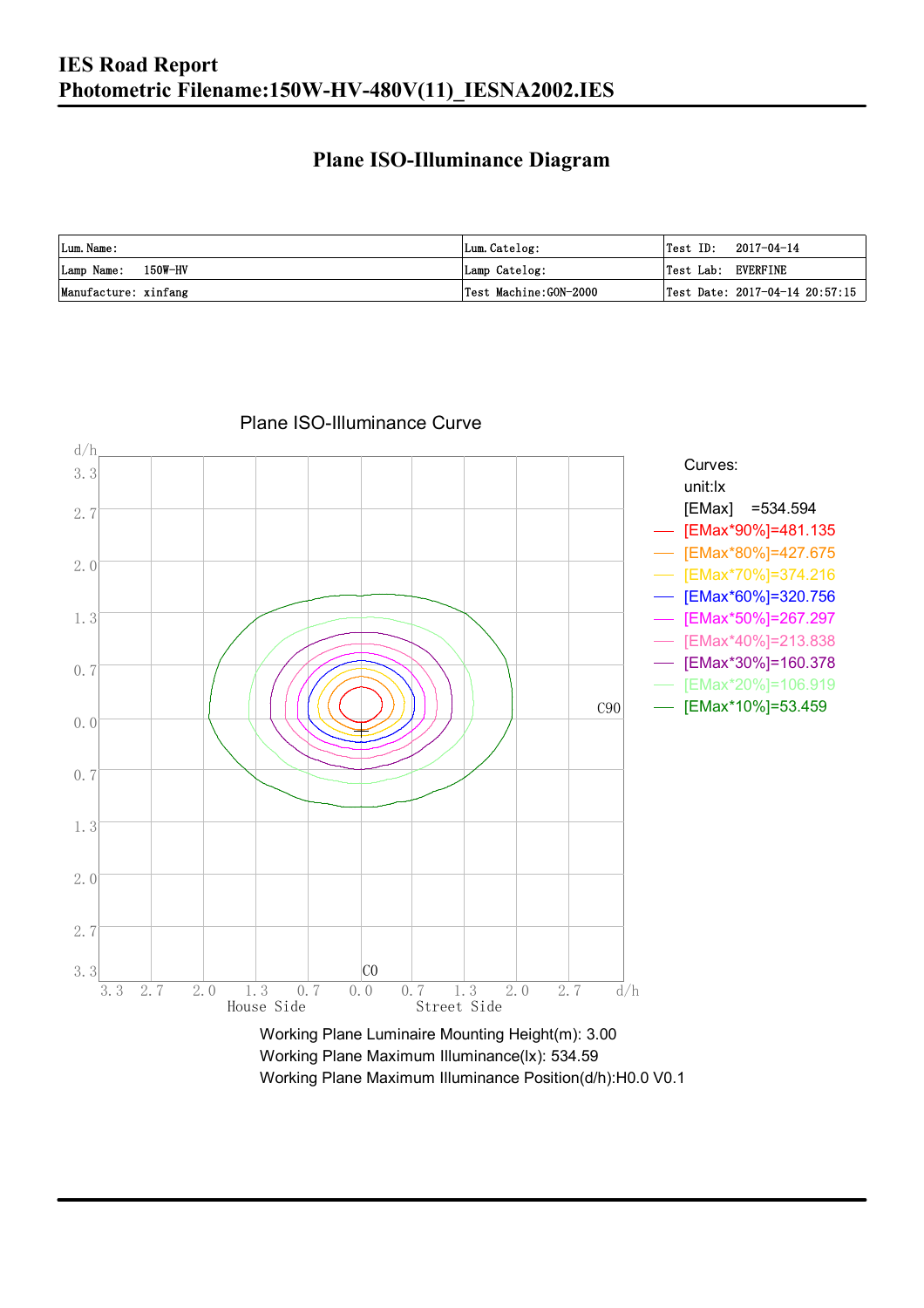### **3D Plane ISO Illuminance Diagram**

| Lum. Name:           | Lum.Catelog:          |                    | $\textsf{Test ID:} \quad 2017-04-14$ |
|----------------------|-----------------------|--------------------|--------------------------------------|
| Lamp Name: 150W-HV   | Lamp Catelog:         | Test Lab: EVERFINE |                                      |
| Manufacture: xinfang | Test Machine:GON-2000 |                    | Test Date: 2017-04-14 20:57:15       |

#### 3D Plane Illuminance Modal

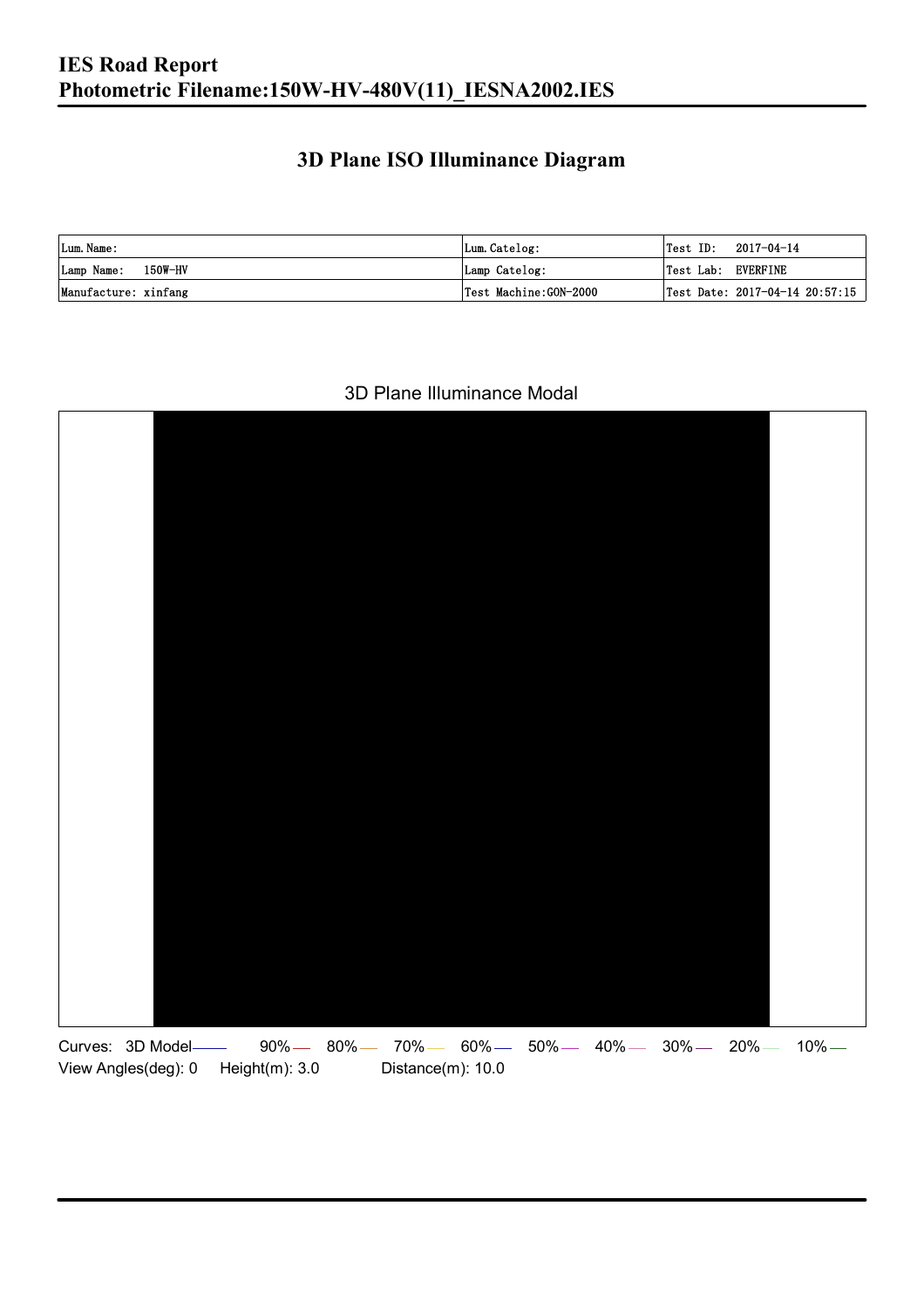#### **Space ISO Illuminance Diagram**

| Lum. Name:           | Lum.Catelog:          | $\textsf{Test ID:} \quad 2017-04-14$   |
|----------------------|-----------------------|----------------------------------------|
| Lamp Name: 150W-HV   | Lamp Catelog:         | Test Lab: EVERFINE                     |
| Manufacture: xinfang | Test Machine:GON-2000 | $\vert$ Test Date: 2017-04-14 20:57:15 |



#### Space ISO Illuminance Curve

Space Plane Maximum Illuminance and @Angle:5532.57lx,9.0deg Plane Maximum Lighting Intensity and @Angle:6488.104cd,0eg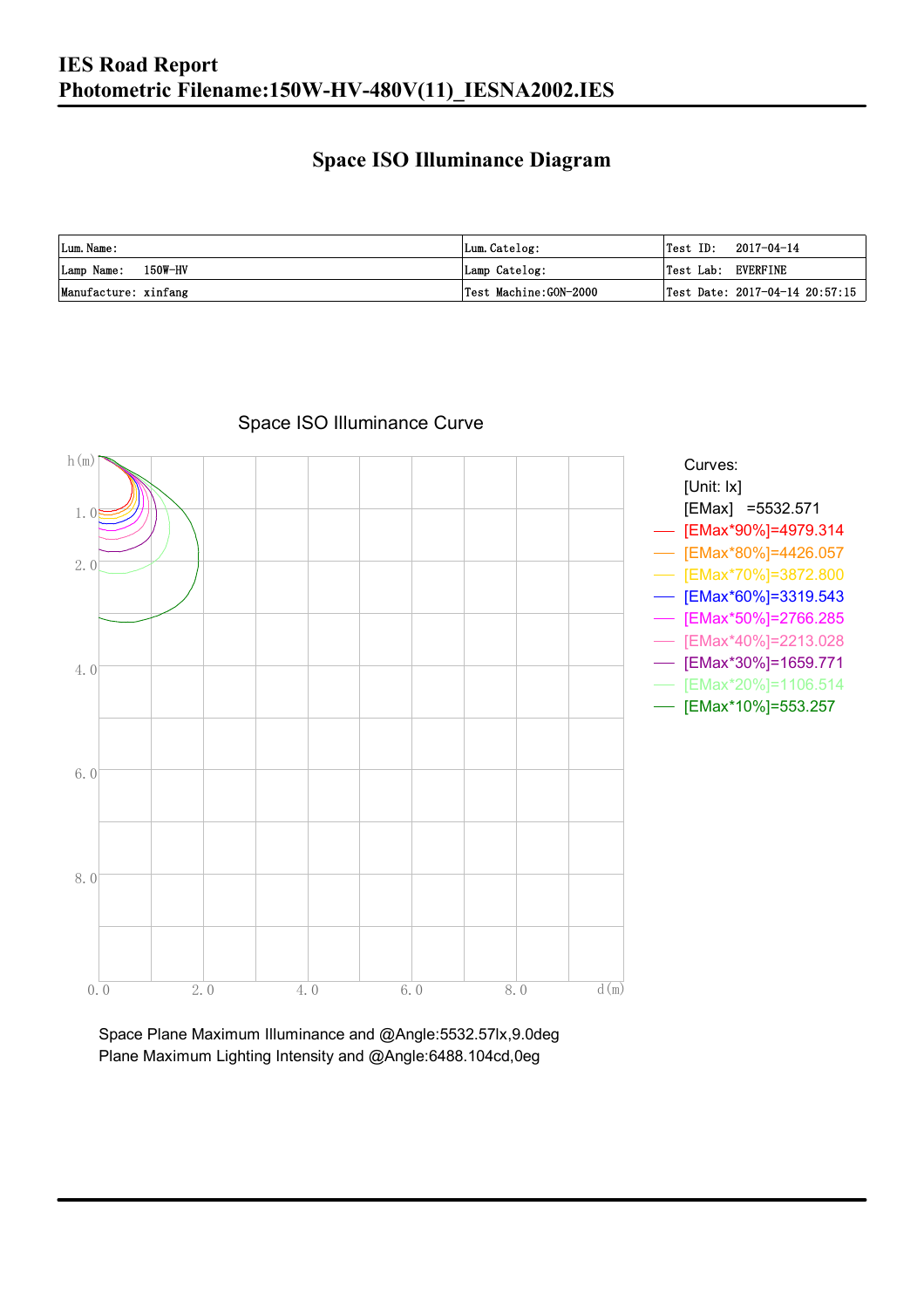### **Illuminance-Distance Diagram**

| Lum. Name:           | Lum.Catelog:          | Test ID: 2017-04-14 |                                |
|----------------------|-----------------------|---------------------|--------------------------------|
| Lamp Name: 150W-HV   | Lamp Catelog:         | Test Lab: EVERFINE  |                                |
| Manufacture: xinfang | Test Machine:GON-2000 |                     | Test Date: 2017-04-14 20:57:15 |



Illuminance-Distance Curve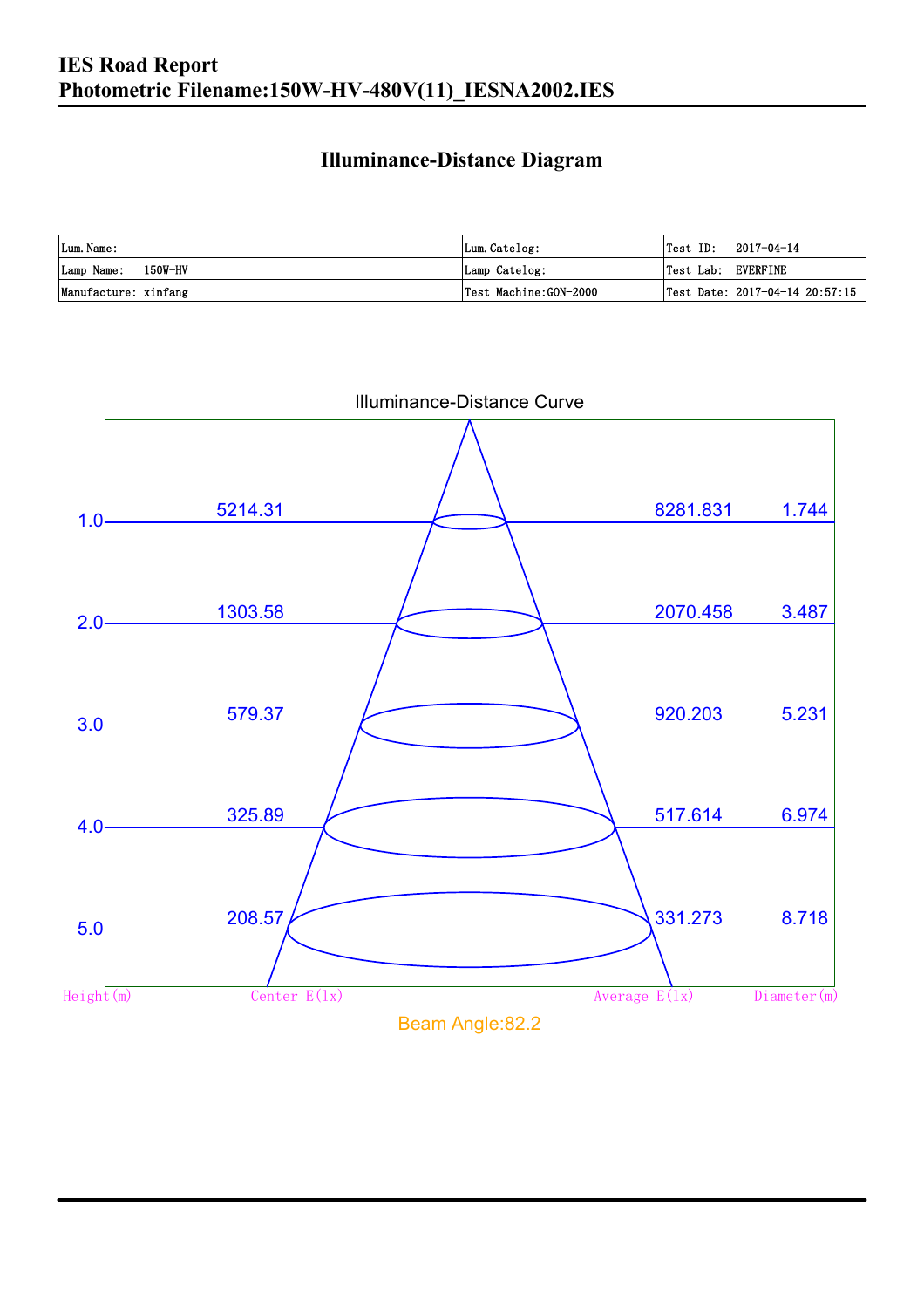#### **Road Coefficient of Utilization Curves**

| Lum. Name:           | Lum.Catelog:          | Test ID:           | 2017-04-14                     |
|----------------------|-----------------------|--------------------|--------------------------------|
| Lamp Name: 150W-HV   | Lamp Catelog:         | Test Lab: EVERFINE |                                |
| Manufacture: xinfang | Test Machine:GON-2000 |                    | Test Date: 2017-04-14 20:57:15 |



Tilt Angles: Ang1(deg): 0 Ang2(deg): 5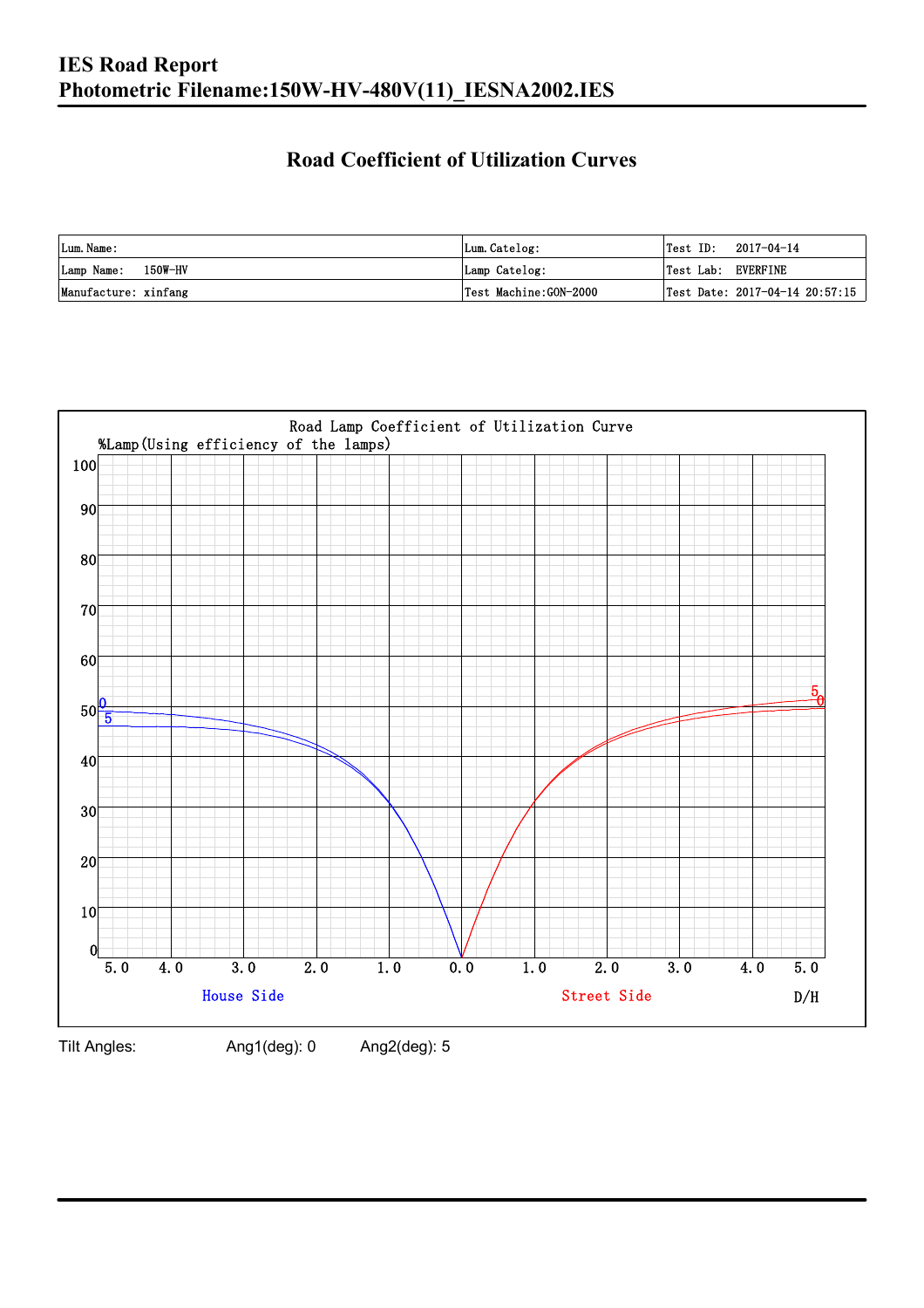#### **IES Road Report Photometric Filename:150W-HV-480V(11)\_IESNA2002.IES**

### **Candela Tabulation**

| V/H           | CO.0    | C22.5   | C45.0   | C67.5   | C90.0   | C112.5  | C135.0  | C157.5  | C180.0  | C <sub>2</sub> 02.5 | C225.0  | C247.5  |
|---------------|---------|---------|---------|---------|---------|---------|---------|---------|---------|---------------------|---------|---------|
| $\gamma$ 0.0  | 5214.31 | 5214.31 | 5214.31 | 5214.31 | 5214.31 | 5214.31 | 5214.31 | 5214.31 | 5214.31 | 5214.31             | 5214.31 | 5214.31 |
| $\gamma$ 1.0  | 5288.76 | 5277.20 | 5265.40 | 5244.64 | 5214.31 | 5185.75 | 5163.10 | 5148.64 | 5138.29 | 5150.01             | 5165.59 | 5186.25 |
| $\gamma$ 2.0  | 5358.15 | 5335.29 | 5315.05 | 5272.91 | 5213.64 | 5155.37 | 5108.83 | 5076.65 | 5056.24 | 5078.39             | 5110.32 | 5153.12 |
| $\gamma$ 3.0  | 5422.55 | 5393.91 | 5364.03 | 5301.94 | 5212.17 | 5121.63 | 5052.96 | 5004.27 | 4971.32 | 5005.34             | 5053.41 | 5121.75 |
| $\gamma$ 4.0  | 5485.44 | 5448.65 | 5409.55 | 5324.30 | 5203.42 | 5082.94 | 4993.21 | 4925.58 | 4884.77 | 4928.47             | 4994.96 | 5087.24 |
| $\gamma$ 5.0  | 5543.17 | 5498.09 | 5452.86 | 5343.43 | 5190.57 | 5042.57 | 4934.56 | 4848.91 | 4804.33 | 4853.93             | 4936.98 | 5054.35 |
| $\gamma$ 6.0  | 5597.22 | 5540.40 | 5494.44 | 5356.48 | 5175.37 | 5002.24 | 4870.88 | 4769.57 | 4722.95 | 4779.32             | 4879.93 | 5021.89 |
| $\gamma$ 7.0  | 5648.97 | 5585.68 | 5532.22 | 5368.02 | 5163.01 | 4958.49 | 4805.35 | 4688.69 | 4640.07 | 4698.98             | 4820.74 | 4992.15 |
| $\gamma$ 8.0  | 5696.86 | 5632.04 | 5568.55 | 5379.75 | 5153.51 | 4911.83 | 4738.63 | 4609.48 | 4552.49 | 4618.96             | 4757.70 | 4957.27 |
| $\gamma$ 9.0  | 5742.05 | 5679.19 | 5602.34 | 5396.31 | 5147.31 | 4865.32 | 4671.23 | 4528.88 | 4461.95 | 4533.91             | 4691.44 | 4921.06 |
| $\gamma$ 10.0 | 5788.11 | 5723.95 | 5636.20 | 5419.81 | 5136.52 | 4820.72 | 4604.96 | 4443.46 | 4365.05 | 4446.29             | 4634.22 | 4885.15 |
| $\gamma$ 11.0 | 5838.49 | 5768.17 | 5670.06 | 5445.39 | 5127.62 | 4779.60 | 4536.55 | 4353.18 | 4265.37 | 4359.48             | 4573.33 | 4852.05 |
| $\gamma$ 12.0 | 5890.17 | 5812.78 | 5705.84 | 5472.03 | 5122.12 | 4738.66 | 4466.65 | 4260.35 | 4163.61 | 4272.79             | 4512.68 | 4818.42 |
| $\gamma$ 13.0 | 5936.04 | 5855.60 | 5741.09 | 5499.47 | 5124.65 | 4703.22 | 4395.48 | 4166.21 | 4064.42 | 4185.03             | 4448.36 | 4785.99 |
| $\gamma$ 14.0 | 5970.11 | 5895.26 | 5774.31 | 5526.28 | 5129.92 | 4668.93 | 4323.13 | 4071.67 | 3969.64 | 4095.14             | 4383.60 | 4753.97 |
| $\gamma$ 15.0 | 5997.49 | 5937.29 | 5806.18 | 5549.35 | 5139.17 | 4641.54 | 4253.03 | 3983.47 | 3881.54 | 4004.15             | 4318.05 | 4728.97 |
| $\gamma$ 16.0 | 6027.37 | 5977.65 | 5841.37 | 5573.33 | 5153.27 | 4617.89 | 4184.22 | 3900.87 | 3796.74 | 3915.51             | 4250.94 | 4706.43 |
| $\gamma$ 17.0 | 6059.19 | 6018.80 | 5876.45 | 5600.34 | 5170.03 | 4594.23 | 4115.62 | 3820.01 | 3719.24 | 3833.85             | 4188.29 | 4686.43 |
| $\gamma$ 18.0 | 6093.87 | 6057.26 | 5910.59 | 5631.35 | 5188.67 | 4576.13 | 4046.06 | 3741.03 | 3645.84 | 3757.99             | 4125.97 | 4669.66 |
| $\gamma$ 19.0 | 6130.60 | 6092.10 | 5944.19 | 5668.48 | 5209.68 | 4557.67 | 3982.38 | 3671.52 | 3575.87 | 3682.69             | 4069.32 | 4661.29 |
| $\gamma$ 20.0 | 6167.28 | 6125.52 | 5976.54 | 5703.78 | 5230.15 | 4542.11 | 3918.57 | 3602.64 | 3505.89 | 3611.25             | 4014.67 | 4653.15 |
| $\gamma$ 21.0 | 6203.01 | 6157.16 | 6007.96 | 5736.71 | 5250.14 | 4524.07 | 3859.62 | 3537.72 | 3436.21 | 3547.44             | 3966.04 | 4643.44 |
| $\gamma$ 22.0 | 6237.53 | 6188.83 | 6037.89 | 5776.19 | 5273.59 | 4506.25 | 3804.12 | 3472.79 | 3380.34 | 3483.63             | 3915.50 | 4634.45 |
| $\gamma$ 23.0 | 6274.10 | 6220.40 | 6067.06 | 5814.80 | 5300.45 | 4485.55 | 3748.64 | 3407.89 | 3318.89 | 3419.94             | 3861.76 | 4624.41 |
| $\gamma$ 24.0 | 6314.52 | 6252.09 | 6094.70 | 5851.42 | 5324.94 | 4464.39 | 3696.93 | 3343.97 | 3253.53 | 3366.68             | 3807.43 | 4617.32 |
| $\gamma$ 25.0 | 6353.90 | 6281.84 | 6123.76 | 5891.37 | 5355.24 | 4442.68 | 3646.37 | 3282.90 | 3189.13 | 3314.71             | 3756.92 | 4611.09 |
| $\gamma$ 26.0 | 6389.42 | 6311.48 | 6150.51 | 5934.22 | 5387.13 | 4419.55 | 3596.10 | 3219.18 | 3130.31 | 3258.65             | 3701.87 | 4601.97 |
| $\gamma$ 27.0 | 6424.48 | 6338.25 | 6178.96 | 5976.93 | 5413.46 | 4397.70 | 3548.00 | 3157.82 | 3073.19 | 3200.05             | 3648.24 | 4588.32 |
| $\gamma$ 28.0 | 6452.28 | 6361.46 | 6201.24 | 6016.95 | 5442.19 | 4375.85 | 3499.92 | 3098.61 | 3018.32 | 3142.69             | 3599.27 | 4572.63 |
| $\gamma$ 29.0 | 6471.25 | 6375.77 | 6224.48 | 6054.42 | 5474.67 | 4352.15 | 3451.98 | 3037.97 | 2967.18 | 3083.39             | 3556.17 | 4557.22 |
| $\gamma$ 30.0 | 6481.69 | 6384.21 | 6248.24 | 6088.27 | 5506.30 | 4326.02 | 3409.92 | 2978.91 | 2916.00 | 3027.60             | 3513.07 | 4543.45 |
| $\gamma$ 31.0 | 6488.10 | 6386.15 | 6269.35 | 6118.30 | 5538.80 | 4296.45 | 3368.18 | 2923.84 | 2866.06 | 2974.59             | 3470.06 | 4530.48 |
| $\gamma$ 32.0 | 6479.43 | 6376.72 | 6287.69 | 6149.22 | 5571.32 | 4259.97 | 3325.40 | 2871.11 | 2815.11 | 2921.72             | 3433.90 | 4512.80 |
| $\gamma$ 33.0 | 6456.34 | 6364.12 | 6304.16 | 6182.80 | 5605.17 | 4225.58 | 3283.76 | 2818.12 | 2765.28 | 2870.11             | 3398.27 | 4484.51 |
| $\gamma$ 34.0 | 6424.52 | 6341.30 | 6316.48 | 6209.92 | 5637.50 | 4191.90 | 3246.98 | 2766.88 | 2717.73 | 2816.33             | 3363.58 | 4459.37 |
| $\gamma$ 35.0 | 6391.64 | 6314.79 | 6326.86 | 6236.31 | 5670.01 | 4164.27 | 3210.33 | 2715.38 | 2663.42 | 2765.28             | 3327.97 | 4431.82 |
| $\gamma$ 36.0 | 6356.38 | 6283.55 | 6334.60 | 6261.91 | 5696.69 | 4136.84 | 3174.69 | 2666.78 | 2610.02 | 2715.36             | 3292.20 | 4400.72 |
| $\gamma$ 37.0 | 6306.91 | 6250.56 | 6342.17 | 6283.35 | 5718.33 | 4110.03 | 3136.25 | 2618.01 | 2550.63 | 2668.48             | 3258.11 | 4371.93 |
| $\gamma$ 38.0 | 6244.12 | 6214.85 | 6348.51 | 6304.86 | 5736.30 | 4085.17 | 3097.40 | 2566.66 | 2484.72 | 2622.63             | 3224.13 | 4349.45 |
| $\gamma$ 39.0 | 6179.82 | 6179.41 | 6349.94 | 6323.13 | 5752.75 | 4062.73 | 3056.62 | 2513.51 | 2415.14 | 2576.06             | 3189.40 | 4327.54 |
| $\gamma$ 40.0 | 6110.85 | 6140.71 | 6348.09 | 6337.73 | 5757.75 | 4040.27 | 3016.37 | 2454.08 | 2343.13 | 2522.82             | 3154.22 | 4307.41 |
| $\gamma$ 41.0 | 6034.89 | 6101.32 | 6344.25 | 6349.33 | 5758.36 | 4021.16 | 2976.27 | 2390.49 | 2271.38 | 2468.52             | 3119.75 | 4288.14 |
| $\gamma$ 42.0 | 5952.07 | 6062.02 | 6337.29 | 6357.00 | 5759.53 | 4004.44 | 2935.75 | 2325.00 | 2202.48 | 2411.18             | 3083.90 | 4268.10 |
| $\gamma$ 43.0 | 5861.64 | 6023.56 | 6329.55 | 6362.90 | 5755.21 | 3986.83 | 2894.53 | 2261.62 | 2142.33 | 2347.94             | 3048.18 | 4245.39 |
| $\gamma$ 44.0 | 5765.42 | 5978.70 | 6327.04 | 6369.77 | 5757.16 | 3969.71 | 2853.50 | 2200.63 | 2085.08 | 2284.08             | 3009.24 | 4229.33 |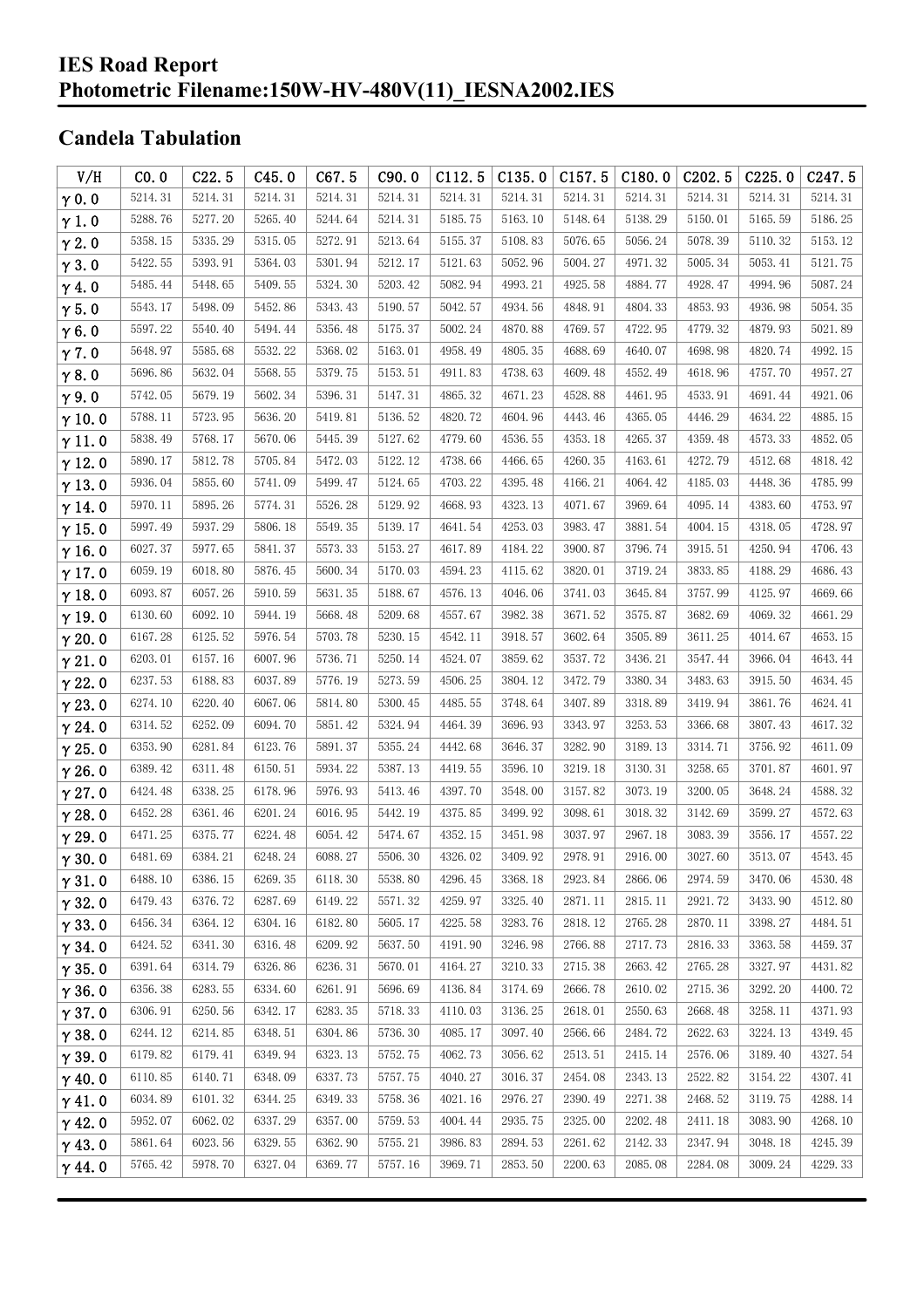| V/H           | CO.0    | C22.5   | C45.0   | C67.5   | C90.0   | C112.5  | C135.0  | C157.5  | C180.0  | C202.5     | C225.0  | C <sub>247.5</sub> |
|---------------|---------|---------|---------|---------|---------|---------|---------|---------|---------|------------|---------|--------------------|
| $\gamma$ 45.0 | 5662.43 | 5924.26 | 6323.85 | 6374.91 | 5762.22 | 3955.53 | 2815.67 | 2146.20 | 2030.22 | 2217.87    | 2972.42 | 4212.56            |
| $\gamma$ 46.0 | 5555.42 | 5857.75 | 6324.41 | 6383.83 | 5764.71 | 3940.00 | 2777.70 | 2095.21 | 1977.63 | 2160.49    | 2931.14 | 4197.58            |
| $\gamma$ 47.0 | 5440.94 | 5775.08 | 6313.75 | 6392.07 | 5769.96 | 3926.46 | 2734.18 | 2048.69 | 1924.54 | 2107.80    | 2888.96 | 4183.26            |
| $\gamma$ 48.0 | 5316.97 | 5678.06 | 6302.75 | 6405.22 | 5779.69 | 3911.03 | 2685.72 | 2002.36 | 1878.02 | 2055.26    | 2848.07 | 4167.01            |
| $\gamma$ 49.0 | 5189.60 | 5571.28 | 6292.14 | 6415.63 | 5774.75 | 3894.29 | 2634.95 | 1957.74 | 1834.45 | 2002.91    | 2803.00 | 4076.62            |
| $\gamma$ 50.0 | 5051.77 | 5452.70 | 6270.69 | 6425.74 | 5771.53 | 3881.41 | 2582.64 | 1913.46 | 1791.50 | 1955.46    | 2754.70 | 3991.28            |
| $\gamma$ 51.0 | 4904.60 | 5320.89 | 6245.94 | 6429.88 | 5767.76 | 3867.69 | 2534.53 | 1870.60 | 1742.08 | 1909.25    | 2703.79 | 3999.98            |
| $\gamma$ 52.0 | 4746.49 | 5197.21 | 6211.31 | 6431.79 | 5759.33 | 3853.45 | 2488.88 | 1829.10 | 1688.83 | 1863.80    | 2652.08 | 4001.67            |
| $\gamma$ 53.0 | 4584.45 | 5072.57 | 6167.38 | 6424.26 | 5746.18 | 3835.40 | 2445.29 | 1784.01 | 1631.63 | 1822.36    | 2595.67 | 3947.05            |
| $\gamma$ 54.0 | 4402.53 | 4940.39 | 6112.58 | 6404.03 | 5718.81 | 3809.12 | 2405.13 | 1732.46 | 1575.80 | 1778.54    | 2489.73 | 3910.05            |
| $\gamma$ 55.0 | 4198.72 | 4806.23 | 6045.26 | 6377.16 | 5690.79 | 3781.72 | 2367.83 | 1676.15 | 1521.56 | 1732.24    | 2407.47 | 3913.74            |
| $\gamma$ 56.0 | 3952.54 | 4669.23 | 5963.74 | 6345.48 | 5666.53 | 3759.91 | 2323.51 | 1618.02 | 1469.31 | 1682.88    | 2430.34 | 3910.59            |
| $\gamma$ 57.0 | 3640.16 | 4520.51 | 5876.03 | 6317.84 | 5647.62 | 3743.89 | 2274.19 | 1564.78 | 1417.17 | 1630.81    | 2439.75 | 3860.84            |
| $\gamma$ 58.0 | 3251.52 | 4356.13 | 5778.57 | 6288.97 | 5636.12 | 3723.69 | 2220.34 | 1515.15 | 1366.90 | 1578.13    | 2295.56 | 3820.77            |
| $\gamma$ 59.0 | 2809.96 | 4169.96 | 5681.31 | 6250.39 | 5626.62 | 3693.12 | 2161.02 | 1469.14 | 1318.98 | 1527.61    | 2193.45 | 3782.99            |
| $\gamma$ 60.0 | 2365.16 | 3931.56 | 5579.36 | 6208.64 | 5610.72 | 3670.35 | 2104.06 | 1425.54 | 1257.47 | 1479.16    | 2239.54 | 3660.68            |
| $\gamma$ 61.0 | 1946.03 | 3639.58 | 5467.79 | 6158.12 | 5590.12 | 3649.71 | 2049.50 | 1384.58 | 1151.18 | 1433.12    | 2179.33 | 3749.52            |
| $\gamma$ 62.0 | 1577.14 | 3287.31 | 5343.68 | 6109.26 | 5564.42 | 3629.10 | 1999.24 | 1339.55 | 961.14  | 1392.52    | 2055.69 | 3777.61            |
| $\gamma$ 63.0 | 1234.98 | 2902.60 | 5213.71 | 6059.94 | 5536.31 | 3609.10 | 1952.90 | 1272.01 | 745.53  | 1348.03    | 1978.87 | 3680.74            |
| $\gamma$ 64.0 | 892.94  | 2494.25 | 5077.76 | 5994.49 | 5498.64 | 3589.86 | 1903.20 | 1126.52 | 606.98  | 1267.32    | 1995.96 | 3472.07            |
| $\gamma$ 65.0 | 550.88  | 2097.19 | 4934.51 | 5920.57 | 5468.27 | 3567.52 | 1849.80 | 970.68  | 562.13  | 1120.54    | 1922.01 | 3628.79            |
| $\gamma$ 66.0 | 351.05  | 1725.09 | 4782.27 | 5840.93 | 5439.70 | 3543.75 | 1795.67 | 824.40  | 503.03  | 965.80     | 1912.13 | 3401.75            |
| $\gamma$ 67.0 | 284.80  | 1353.42 | 4604.27 | 5756.85 | 5414.91 | 3523.76 | 1745.32 | 717.57  | 392.09  | 828.39     | 1927.49 | 3554.78            |
| $\gamma$ 68.0 | 236.31  | 981.76  | 4396.07 | 5675.50 | 5389.89 | 3487.12 | 1692.49 | 627.42  | 317.49  | 763.70     | 1843.38 | 3405.75            |
| $\gamma$ 69.0 | 210.89  | 721.66  | 4156.28 | 5584.91 | 5361.75 | 3450.47 | 1606.49 | 546.42  | 286.35  | 699.82     | 1737.99 | 3236.28            |
| $\gamma$ 70.0 | 195.98  | 555.81  | 3864.78 | 5476.20 | 5335.75 | 3413.99 | 1465.66 | 467.03  | 252.44  | 607.79     | 1730.59 | 3207.73            |
| $\gamma$ 71.0 | 183.49  | 420.95  | 3532.47 | 5357.11 | 5277.48 | 3383.30 | 1349.92 | 388.65  | 214.34  | $501.\,35$ | 1543.59 | 3388.80            |
| $\gamma$ 72.0 | 170.86  | 310.64  | 3174.11 | 5209.84 | 5172.10 | 3350.89 | 1282.89 | 297.29  | 183.83  | 411.93     | 1428.37 | 3561.73            |
| $\gamma$ 73.0 | 159.36  | 220.22  | 2765.49 | 5044.50 | 4960.19 | 3306.46 | 1225.44 | 235.96  | 165.38  | 320.19     | 1346.37 | 3596.11            |
| $\gamma$ 74.0 | 146.66  | 170.19  | 2320.58 | 4869.03 | 4625.29 | 3256.58 | 1144.89 | 204.61  | 151.28  | 254.98     | 1320.98 | 3590.69            |
| $\gamma$ 75.0 | 126.36  | 143.43  | 1891.67 | 4660.34 | 3986.34 | 3204.23 | 1032.01 | 184.20  | 127.59  | 210.47     | 1281.17 | 3402.73            |
| $\gamma$ 76.0 | 106.81  | 127.09  | 1574.36 | 4158.38 | 3347.39 | 3107.38 | 843.40  | 162.59  | 100.11  | 187.71     | 1200.52 | 3214.78            |
| $\gamma$ 77.0 | 94.09   | 112.65  | 1258.09 | 3693.92 | 2715.66 | 2837.84 | 699.77  | 124.04  | 81.51   | 148.30     | 1001.36 | 3026.27            |
| $\gamma$ 78.0 | 82.75   | 97.76   | 820.49  | 3150.74 | 2372.58 | 2589.44 | 587.08  | 100.42  | 67.63   | 121.92     | 827.70  | 2815.37            |
| $\gamma$ 79.0 | 71.18   | 84.66   | 422.12  | 2583.79 | 1987.74 | 2185.75 | 496.04  | 80.90   | 56.74   | 109.40     | 609.14  | 2508.07            |
| $\gamma$ 80.0 | 56.71   | 72.28   | 259.07  | 2043.34 | 1469.10 | 1544.16 | 353.56  | 65.30   | 44.36   | 97.45      | 353.64  | 1954.31            |
| $\gamma$ 81.0 | 41.35   | 54.51   | 172.59  | 1632.42 | 1130.08 | 1120.12 | 242.75  | 47.83   | 34.94   | 80.52      | 254.78  | 1402.57            |
| $\gamma$ 82.0 | 21.06   | 34.26   | 99.79   | 1225.11 | 815.98  | 854.45  | 149.02  | 37.60   | 25.75   | 66.09      | 169.49  | 885.32             |
| $\gamma$ 83.0 | 5.39    | 15.26   | 61.58   | 817.79  | 599.25  | 507.98  | 100.29  | 25.98   | 16.15   | 50.17      | 94.12   | 573.83             |
| $\gamma$ 84.0 | 2.78    | 5.35    | 34.66   | 549.47  | 360.29  | 277.27  | 62.76   | 13.58   | 8.19    | 26.79      | 60.46   | 352.90             |
| $\gamma$ 85.0 | 2.35    | 4.24    | 16.64   | 270.43  | 107.15  | 109.71  | 24.69   | 5.26    | 3.74    | 6.85       | 24.61   | 177.04             |
| $\gamma$ 86.0 | 1.37    | 3.00    | 9.98    | 65.00   | 31.88   | 42.60   | 8.89    | 3.51    | 2.58    | 5.38       | 10.78   | 35.34              |
| $\gamma$ 87.0 | 0.28    | 1.49    | 7.39    | 17.54   | 14.62   | 13.65   | 6.52    | 2.79    | 2.33    | 4.67       | 8.94    | 15.92              |
| $\gamma$ 88.0 | 0.00    | 0.08    | 4.28    | 12.41   | 12.43   | 10.58   | 5.24    | 2.16    | 2.15    | 3.97       | 7.83    | 13.14              |
| $\gamma$ 89.0 | 0.00    | 0.00    | 2.84    | 9.92    | 8.22    | 6.39    | 1.51    | 0.00    | 0.00    | 1.72       | 4.67    | 9.19               |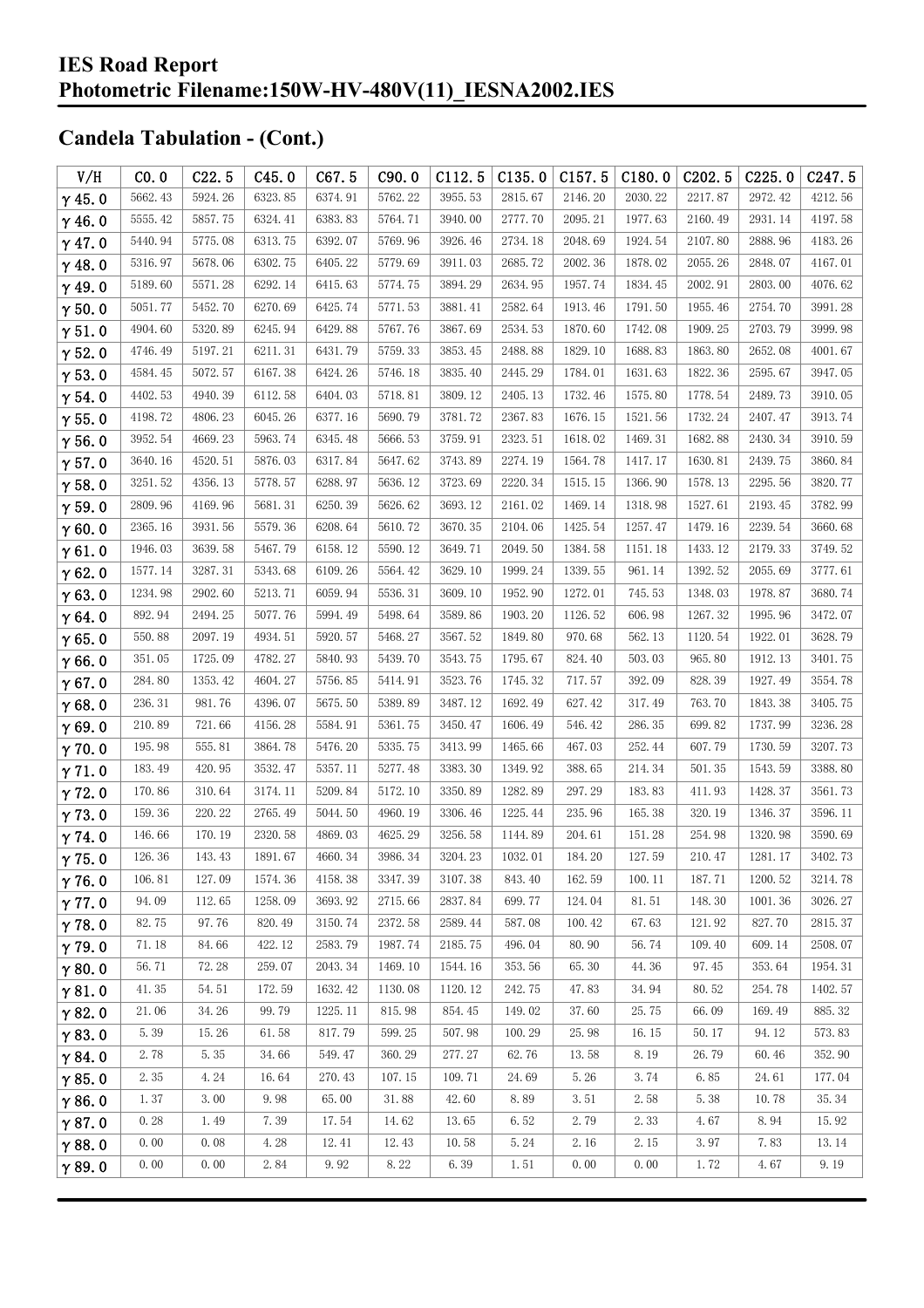| V/H            | CO.0     | C22.5 | C45.0 | C67.5 | C90.0 | C112.5 | C135.0   | C157.5   | C180.0 | C202.5 | C225.0 | C <sub>247.5</sub> |
|----------------|----------|-------|-------|-------|-------|--------|----------|----------|--------|--------|--------|--------------------|
| $\gamma$ 90.0  | 0.00     | 0.00  | 2.64  | 9.20  | 7.72  | 6.11   | 0.87     | 0.00     | 0.00   | 0.00   | 3.53   | 9.02               |
| $\gamma$ 91.0  | 0.00     | 0.00  | 2.35  | 8.51  | 7.66  | 6.05   | 0.94     | 0.00     | 0.00   | 0.00   | 3.88   | 8.96               |
| $\gamma$ 92.0  | 0.00     | 0.00  | 2.29  | 8.10  | 7.66  | 6.16   | 1.06     | 0.00     | 0.00   | 0.00   | 3.99   | 9.20               |
| $\gamma$ 93.0  | 0.00     | 0.00  | 2.17  | 7.80  | 7.72  | 6.16   | 1.17     | 0.00     | 0.00   | 0.00   | 4.22   | 9.25               |
| $\gamma$ 94.0  | 0.00     | 0.00  | 2.17  | 7.61  | 7.77  | 6.35   | 1.41     | 0.00     | 0.00   | 0.00   | 4.52   | 9.49               |
| $\gamma$ 95.0  | 0.00     | 0.00  | 2.12  | 7.50  | 8.02  | 6.64   | 1.64     | 0.00     | 0.00   | 0.12   | 4.82   | 9.60               |
| $\gamma$ 96.0  | 0.00     | 0.00  | 2.12  | 7.14  | 8.23  | 6.75   | 2.05     | 0.00     | 0.00   | 0.30   | 5.11   | 9.72               |
| $\gamma$ 97.0  | 0.00     | 0.00  | 2.12  | 7.08  | 8.42  | 6.99   | 2.52     | 0.00     | 0.00   | 0.53   | 5.52   | 9.83               |
| $\gamma$ 98.0  | 0.00     | 0.00  | 2.12  | 6.91  | 8.64  | 7.15   | 3.05     | 0.00     | 0.00   | 0.59   | 5.86   | 9.84               |
| $\gamma$ 99.0  | 0.00     | 0.00  | 2.12  | 6.74  | 8.94  | 7.51   | 3.52     | 0.00     | 0.00   | 0.71   | 6.16   | 10.02              |
| $\gamma$ 100.0 | 0.00     | 0.12  | 2.28  | 6.74  | 9.06  | 7.80   | 3.82     | 0.01     | 0.00   | 1.01   | 6.41   | 10.09              |
| $\gamma$ 101.0 | 0.00     | 0.29  | 2.40  | 6.61  | 9.57  | 8.03   | 4.11     | 0.24     | 0.00   | 1.36   | 6.69   | 10.36              |
| $\gamma$ 102.0 | 0.00     | 0.29  | 2.52  | 6.61  | 9.81  | 8.27   | 4.52     | 0.53     | 0.00   | 1.66   | 6.87   | 10.30              |
| $\gamma$ 103.0 | 0.00     | 0.47  | 2.58  | 6.90  | 10.15 | 8.44   | $4.80\,$ | 0.77     | 0.01   | 2.12   | 7.10   | 10.30              |
| $\gamma$ 104.0 | 0.00     | 0.53  | 2.81  | 7.26  | 10.44 | 8.73   | $5.16$   | 1.12     | 0.24   | 2.18   | 7.28   | 10.28              |
| $\gamma$ 105.0 | 0.00     | 0.59  | 2.93  | 7.20  | 10.61 | 9.13   | 5.57     | 1.52     | 0.47   | 2.76   | 7.62   | 9.14               |
| $\gamma$ 106.0 | 0.00     | 0.82  | 3.22  | 7.44  | 10.84 | 9.26   | 5.91     | 2.06     | 0.66   | 3.06   | 7.62   | 11.72              |
| $\gamma$ 107.0 | 0.17     | 1.10  | 3.22  | 7.95  | 11.32 | 9.66   | 6.10     | 2.29     | 1.13   | 3.42   | 7.81   | 12.13              |
| $\gamma$ 108.0 | 0.29     | 1.35  | 3.46  | 8.26  | 11.37 | 10.00  | 6.27     | 2.64     | 1.47   | 3.76   | 7.98   | 12.48              |
| $\gamma$ 109.0 | 0.64     | 1.29  | 3.58  | 8.54  | 11.72 | 10.48  | 6.27     | 3.17     | 1.87   | 4.22   | 8.15   | 12.95              |
| $\gamma$ 110.0 | 0.82     | 1.35  | 3.69  | 8.79  | 11.66 | 10.88  | 6.44     | 3.52     | 2.12   | 4.39   | 8.27   | 13.18              |
| $\gamma$ 111.0 | 0.93     | 1.35  | 3.75  | 8.90  | 11.66 | 11.12  | 6.62     | 3.86     | 2.64   | 4.69   | 8.33   | 13.47              |
| $\gamma$ 112.0 | 0.99     | 1.35  | 4.05  | 9.19  | 11.66 | 11.64  | 6.91     | 3.93     | 2.99   | 4.99   | 8.34   | 13.64              |
| $\gamma$ 113.0 | 1.40     | 1.52  | 4.11  | 9.53  | 11.66 | 11.64  | 7.20     | 4.16     | 3.40   | 5.34   | 8.57   | 13.58              |
| $\gamma$ 114.0 | 1.35     | 1.59  | 4.16  | 9.83  | 11.66 | 11.64  | 7.38     | 4.34     | 3.88   | 5.28   | 8.91   | 13.51              |
| $\gamma$ 115.0 | 1.40     | 1.76  | 4.28  | 9.95  | 11.72 | 11.57  | 7.79     | 4.39     | 4.35   | 5.28   | 9.03   | 12.88              |
| $\gamma$ 116.0 | 1.40     | 1.70  | 4.51  | 9.89  | 11.49 | 11.52  | 7.97     | 4.39     | 4.81   | 5.28   | 9.21   | 12.59              |
| $\gamma$ 117.0 | 1.52     | 1.70  | 4.69  | 9.89  | 11.48 | 11.51  | 8.31     | 4.45     | 5.21   | 5.28   | 9.33   | 12.65              |
| $\gamma$ 118.0 | 1.63     | 1.70  | 4.98  | 9.89  | 11.36 | 11.40  | 8.60     | 4.82     | 5.51   | 5.69   | 9.56   | 12.58              |
| $\gamma$ 119.0 | 1.64     | 2.10  | 5.09  | 9.89  | 11.13 | 11.17  | 8.83     | 5.46     | 5.68   | 6.29   | 9.50   | 11.88              |
| $\gamma$ 120.0 | $2.\,16$ | 2.58  | 5.28  | 9.89  | 11.13 | 10.99  | 8.77     | $6.45\,$ | 5.80   | 7.11   | 9.56   | 11.71              |
| $\gamma$ 121.0 | 2.39     | 2.82  | 5.22  | 9.89  | 11.13 | 10.94  | 8.77     | 7.15     | 6.52   | 7.75   | 9.50   | 11.59              |
| $\gamma$ 122.0 | 2.69     | 3.22  | 5.22  | 9.89  | 10.67 | 10.82  | 8.77     | 7.57     | 7.34   | 8.04   | 9.32   | 11.59              |
| $\gamma$ 123.0 | 3.28     | 3.34  | 5.22  | 9.89  | 10.61 | 10.82  | 8.77     | 7.80     | 7.97   | 8.34   | 9.03   | 11.53              |
| $\gamma$ 124.0 | 3.68     | 3.68  | 5.22  | 9.89  | 10.56 | 10.82  | 8.77     | 8.03     | 8.56   | 8.63   | 9.03   | 11.53              |
| $\gamma$ 125.0 | 4.03     | 4.05  | 5.22  | 9.89  | 10.56 | 10.76  | 8.77     | 8.33     | 8.73   | 8.97   | 9.03   | 11.53              |
| $\gamma$ 126.0 | 4.15     | 4.39  | 5.34  | 9.89  | 10.67 | 10.76  | 8.79     | 8.50     | 9.09   | 9.33   | 9.10   | 11.53              |
| $\gamma$ 127.0 | 4.51     | 4.45  | 5.39  | 9.89  | 10.61 | 10.64  | 8.84     | 8.74     | 9.37   | 9.67   | 9.21   | 11.52              |
| $\gamma$ 128.0 | 4.85     | 4.68  | 5.34  | 9.95  | 10.67 | 10.23  | 8.84     | 9.03     | 9.67   | 9.97   | 9.56   | 11.24              |
| $\gamma$ 129.0 | 5.09     | 5.09  | 5.34  | 9.72  | 10.50 | 9.83   | 8.90     | 9.26     | 10.09  | 10.27  | 9.86   | 10.71              |
| $\gamma$ 130.0 | 5.27     | 5.11  | 5.34  | 9.32  | 10.44 | 9.77   | 8.84     | 9.55     | 10.37  | 10.56  | 9.86   | 10.59              |
| $\gamma$ 131.0 | 5.67     | 5.16  | 5.28  | 8.97  | 10.26 | 9.66   | 8.83     | 9.55     | 10.83  | 10.80  | 9.86   | 10.25              |
| $\gamma$ 132.0 | 5.68     | 5.51  | 5.28  | 8.67  | 10.14 | 9.59   | 8.77     | 9.67     | 11.01  | 11.03  | 9.91   | 10.25              |
| $\gamma$ 133.0 | 5.85     | 5.74  | 5.22  | 8.38  | 10.10 | 9.30   | 8.77     | 9.73     | 10.95  | 10.97  | 9.79   | 10.25              |
| $\gamma$ 134.0 | 6.03     | 5.92  | 5.28  | 8.37  | 10.09 | 9.25   | 8.60     | 9.73     | 11.06  | 10.97  | 9.66   | 10.25              |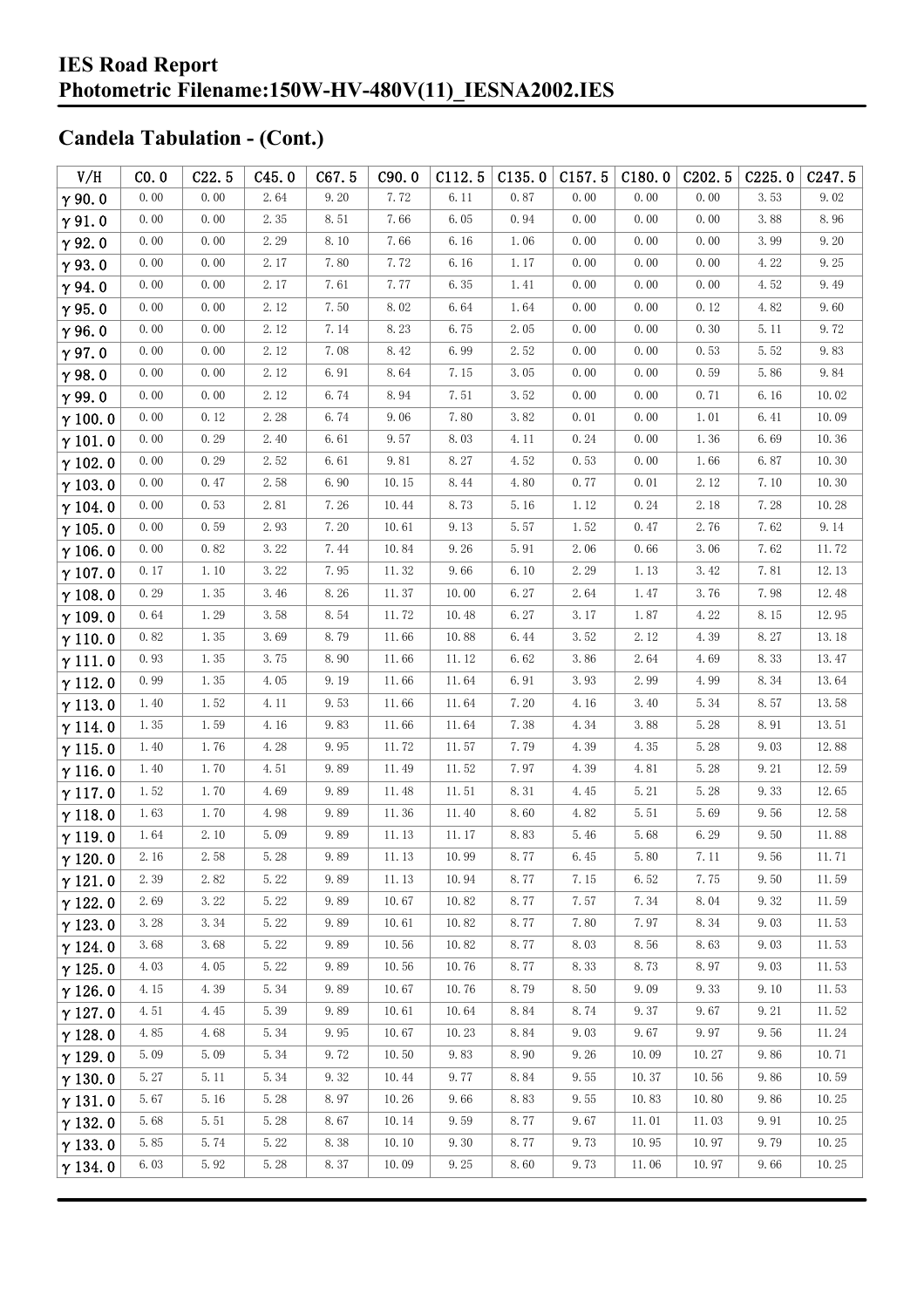| V/H            | CO.0                 | C22.5 | C45.0 | C67.5                | C90.0 | C112.5 | C135.0 | C157.5 | C180.0 | C <sub>202.5</sub> | C225.0 | C <sub>247.5</sub> |
|----------------|----------------------|-------|-------|----------------------|-------|--------|--------|--------|--------|--------------------|--------|--------------------|
| $\gamma$ 135.0 | 6.66                 | 6.10  | 5.28  | 8.31                 | 9.80  | 9.25   | 8.31   | 9.73   | 11.12  | 10.97              | 9.20   | 10.25              |
| $\gamma$ 136.0 | 7.20                 | 5.98  | 5.28  | 8.31                 | 9.74  | 9.30   | 8.02   | 10.09  | 11.36  | 11.03              | 9.03   | 10.25              |
| $\gamma$ 137.0 | 7.67                 | 5.98  | 5.28  | 8.31                 | 9.57  | 9.37   | 7.96   | 10.32  | 11.48  | 10.84              | 8.80   | 10.25              |
| $\gamma$ 138.0 | 7.90                 | 6.10  | 5.28  | 8.31                 | 9.57  | 9.55   | 7.84   | 10.55  | 11.48  | 10.90              | 8.44   | 10.25              |
| $\gamma$ 139.0 | 6.87                 | 6.28  | 5.28  | 8.37                 | 9.68  | 9.66   | 7.73   | 10.60  | 11.72  | 10.90              | 8.38   | 10.25              |
| $\gamma$ 140.0 | 6.91                 | 6.45  | 5.34  | 8.31                 | 9.63  | 9.72   | 7.73   | 10.60  | 11.89  | 10.84              | 8.38   | 10.25              |
| $\gamma$ 141.0 | 8.53                 | 6.51  | 5.22  | 8.08                 | 9.63  | 9.72   | 7.73   | 10.60  | 12.24  | 10.96              | 8.44   | 10.25              |
| $\gamma$ 142.0 | 8.66                 | 6.51  | 4.93  | 7.90                 | 9.63  | 9.60   | 7.73   | 10.60  | 12.59  | 10.90              | 8.44   | 10.25              |
| $\gamma$ 143.0 | 8.60                 | 6.57  | 4.92  | 7.73                 | 9.68  | 9.55   | 7.84   | 10.60  | 12.77  | 11.03              | 8.68   | 10.25              |
| $\gamma$ 144.0 | 8.43                 | 6.80  | 4.92  | 7.61                 | 9.51  | 9.48   | 8.02   | 10.60  | 12.77  | 11.03              | 9.04   | 10.07              |
| $\gamma$ 145.0 | 8.49                 | 6.91  | 4.92  | 7.61                 | 9.45  | 9.49   | 8.26   | 10.66  | 12.82  | 11.20              | 9.33   | 10.13              |
| $\gamma$ 146.0 | 8.83                 | 6.98  | 5.04  | 7.61                 | 9.34  | 9.55   | 8.50   | 10.66  | 12.77  | 11.20              | 9.56   | 10.02              |
| $\gamma$ 147.0 | 8.96                 | 6.98  | 5.15  | 7.61                 | 9.34  | 9.60   | 8.73   | 10.72  | 12.88  | 11.20              | 10.04  | 9.96               |
| $\gamma$ 148.0 | 8.96                 | 7.21  | 5.39  | 7.61                 | 9.17  | 9.53   | 9.02   | 10.65  | 12.82  | 11.20              | 10.50  | 9.83               |
| $\gamma$ 149.0 | 8.96                 | 7.15  | 5.74  | 7.61                 | 9.17  | 9.36   | 9.25   | 10.19  | 12.88  | 11.26              | 10.91  | 9.77               |
| $\gamma$ 150.0 | 9.02                 | 7.15  | 6.08  | 7.61                 | 9.10  | 9.30   | 9.19   | 10.25  | 12.71  | 11.14              | 11.20  | 9.72               |
| $\gamma$ 151.0 | 9.13                 | 7.15  | 6.27  | 7.61                 | 8.82  | 9.30   | 9.19   | 10.13  | 12.39  | 10.97              | 11.26  | 9.48               |
| $\gamma$ 152.0 | 9.02                 | 7.15  | 6.39  | 7.67                 | 8.82  | 9.30   | 9.19   | 9.90   | 11.53  | 10.97              | 11.20  | 9.19               |
| $\gamma$ 153.0 | 8.96                 | 7.15  | 6.91  | 7.73                 | 8.87  | 9.30   | 9.13   | 9.83   | 11.48  | 10.97              | 11.07  | 9.19               |
| $\gamma$ 154.0 | 8.96                 | 7.15  | 7.04  | 7.90                 | 8.75  | 9.30   | 9.07   | 9.73   | 11.11  | 11.02              | 10.96  | 9.07               |
| $\gamma$ 155.0 | 8.79                 | 7.15  | 7.04  | 7.90                 | 8.29  | 9.30   | 9.02   | 9.60   | 10.72  | 10.73              | 10.78  | 8.90               |
| $\gamma$ 156.0 | 8.79                 | 7.15  | 7.15  | 7.96                 | 8.06  | 9.30   | 8.90   | 9.26   | 10.59  | 10.60              | 10.43  | 8.79               |
| $\gamma$ 157.0 | 8.56                 | 7.15  | 7.21  | 8.08                 | 7.82  | 9.19   | 8.89   | 9.32   | 10.29  | 10.30              | 10.02  | 8.77               |
| $\gamma$ 158.0 | 8.43                 | 7.15  | 7.38  | 8.26                 | 7.66  | 9.13   | 8.65   | 9.26   | 9.83   | 9.90               | 9.80   | 8.60               |
| $\gamma$ 159.0 | 8.26                 | 7.21  | 7.50  | 8.26                 | 7.72  | 8.84   | 8.31   | 9.20   | 9.72   | 9.73               | 9.84   | 8.54               |
| $\gamma$ 160.0 | 8.26                 | 7.33  | 7.74  | 8.26                 | 7.83  | 8.72   | 8.26   | 9.20   | 9.49   | 9.67               | 9.67   | 8.54               |
| $\gamma$ 161.0 | 8.14                 | 7.44  | 8.03  | 8.26                 | 8.00  | 8.31   | 8.26   | 9.20   | 9.43   | 9.67               | 9.56   | 8.61               |
| $\gamma$ 162.0 | 8.14                 | 7.51  | 8.08  | 8.31                 | 8.41  | 8.14   | 8.26   | 9.20   | 9.32   | 9.73               | 9.44   | 8.73               |
| $\gamma$ 163.0 | 8.14                 | 7.57  | 8.04  | 8.20                 | 8.64  | 7.91   | 8.26   | 9.20   | 9.30   | 9.56               | 9.44   | 8.79               |
| $\gamma$ 164.0 | 7.97                 | 7.80  | 8.10  | 8.08                 | 8.71  | 7.85   | 8.31   | 9.20   | 9.19   | 9.56               | 9.44   | 8.90               |
| $\gamma$ 165.0 | $8.\,\allowbreak 07$ | 7.91  | 8.04  | $8.\,\allowbreak 14$ | 8.82  | 7.85   | 8.37   | 9.20   | 9.07   | 9.44               | 9.56   | $8.\,90$           |
| $\gamma$ 166.0 | 7.84                 | 8.03  | 8.56  | 7.97                 | 8.76  | 8.10   | 8.43   | 9.26   | 9.09   | 9.51               | 9.57   | 9.09               |
| $\gamma$ 167.0 | 7.96                 | 8.73  | 8.84  | 8.03                 | 9.45  | 9.02   | 8.56   | 9.44   | 9.38   | 9.81               | 9.87   | 9.56               |
| $\gamma$ 168.0 | 8.31                 | 9.38  | 9.50  | 8.20                 | 9.63  | 9.30   | 9.02   | 10.63  | 10.49  | 10.61              | 10.91  | 10.25              |
| $\gamma$ 169.0 | 9.06                 | 9.90  | 9.84  | 8.49                 | 9.68  | 9.55   | 9.55   | 11.30  | 11.42  | 11.38              | 11.26  | 11.13              |
| $\gamma$ 170.0 | 9.72                 | 10.14 | 10.26 | 8.77                 | 10.38 | 10.12  | 10.19  | 11.89  | 12.02  | 12.14              | 11.67  | 11.37              |
| $\gamma$ 171.0 | 10.18                | 10.43 | 10.60 | 8.96                 | 10.96 | 10.65  | 10.89  | 11.83  | 12.65  | 14.95              | 11.96  | 11.71              |
| $\gamma$ 172.0 | 10.71                | 10.67 | 10.73 | 8.96                 | 11.02 | 10.88  | 10.95  | 11.83  | 12.64  | 12.79              | 11.96  | 11.76              |
| $\gamma$ 173.0 | 10.99                | 10.73 | 10.90 | 9.02                 | 11.13 | 10.94  | 10.95  | 11.83  | 12.52  | 12.83              | 11.79  | 11.65              |
| $\gamma$ 174.0 | 11.24                | 10.73 | 10.84 | 9.02                 | 11.19 | 10.94  | 10.95  | 11.83  | 12.47  | 12.66              | 11.85  | 11.59              |
| $\gamma$ 175.0 | 11.53                | 11.14 | 10.96 | 9.13                 | 11.19 | 10.94  | 10.95  | 11.78  | 12.24  | 12.66              | 11.73  | 11.59              |
| $\gamma$ 176.0 | 11.65                | 11.20 | 11.13 | 9.37                 | 11.19 | 10.94  | 11.01  | 11.65  | 11.64  | 12.36              | 11.66  | 11.18              |
| $\gamma$ 177.0 | 11.65                | 11.26 | 11.09 | 9.60                 | 11.02 | 10.94  | 10.82  | 11.17  | 11.29  | 11.96              | 11.42  | 11.01              |
| $\gamma$ 178.0 | 11.71                | 11.20 | 11.14 | 9.66                 | 10.90 | 10.75  | 10.71  | 10.60  | 10.95  | 11.66              | 11.09  | 10.83              |
| $\gamma$ 179.0 | 11.76                | 11.14 | 11.20 | 9.72                 | 10.38 | 10.29  | 10.65  | 10.55  | 10.60  | 11.49              | 11.09  | 10.83              |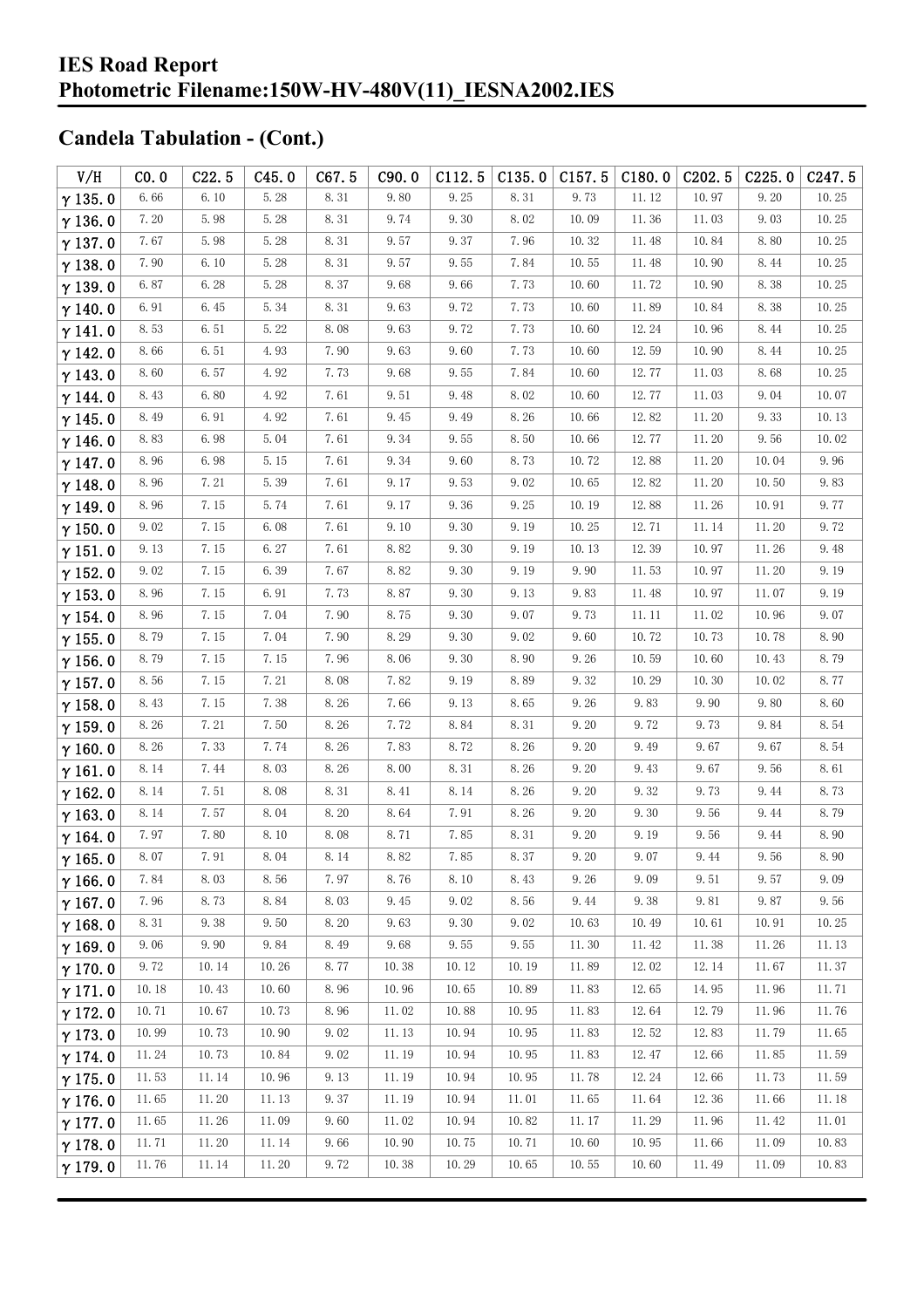| V/H            | CO. 0   | C22.5   | C45.0   | C67.5   | C90.0 | C112.5 | C135.0 | C157.5 | C180.0 | C <sub>2</sub> 02.5 | C225.0 | C <sub>247.5</sub> |
|----------------|---------|---------|---------|---------|-------|--------|--------|--------|--------|---------------------|--------|--------------------|
| $\gamma$ 180.0 | 11.82   | 11.82   | 11.82   | 11.82   | 11.82 | 11.82  | 11.82  | 11.82  | 11.82  | 11.82               | 11.82  | 11.82              |
| V/H            | C270.0  | C292.5  | C315.0  | C337.5  |       |        |        |        |        |                     |        |                    |
| $\gamma$ 0.0   | 5214.31 | 5214.31 | 5214.31 | 5214.31 |       |        |        |        |        |                     |        |                    |
| $\gamma$ 1.0   | 5216.17 | 5243.14 | 5264.16 | 5279.06 |       |        |        |        |        |                     |        |                    |
| $\gamma$ 2.0   | 5216.20 | 5267.53 | 5309.78 | 5339.50 |       |        |        |        |        |                     |        |                    |
| $\gamma$ 3.0   | 5207.37 | 5291.82 | 5355.56 | 5396.19 |       |        |        |        |        |                     |        |                    |
| $\gamma$ 4.0   | 5197.51 | 5315.94 | 5396.55 | 5451.02 |       |        |        |        |        |                     |        |                    |
| $\gamma$ 5.0   | 5191.57 | 5341.26 | 5438.50 | 5505.52 |       |        |        |        |        |                     |        |                    |
| $\gamma$ 6.0   | 5190.95 | 5364.09 | 5479.47 | 5559.43 |       |        |        |        |        |                     |        |                    |
| $\gamma$ 7.0   | 5188.47 | 5384.45 | 5517.83 | 5610.22 |       |        |        |        |        |                     |        |                    |
| $\gamma$ 8.0   | 5185.88 | 5404.68 | 5554.50 | 5656.45 |       |        |        |        |        |                     |        |                    |
| $\gamma$ 9.0   | 5183.36 | 5427.42 | 5590.86 | 5697.47 |       |        |        |        |        |                     |        |                    |
| $\gamma$ 10.0  | 5182.72 | 5447.72 | 5627.75 | 5735.15 |       |        |        |        |        |                     |        |                    |
| $\gamma$ 11.0  | 5189.02 | 5466.80 | 5664.85 | 5772.95 |       |        |        |        |        |                     |        |                    |
| $\gamma$ 12.0  | 5199.40 | 5493.17 | 5702.39 | 5814.41 |       |        |        |        |        |                     |        |                    |
| $\gamma$ 13.0  | 5206.52 | 5526.16 | 5740.75 | 5855.93 |       |        |        |        |        |                     |        |                    |
| $\gamma$ 14.0  | 5212.27 | 5560.46 | 5778.29 | 5895.79 |       |        |        |        |        |                     |        |                    |
| $\gamma$ 15.0  | 5218.55 | 5593.20 | 5814.56 | 5932.53 |       |        |        |        |        |                     |        |                    |
| $\gamma$ 16.0  | 5226.75 | 5622.71 | 5845.35 | 5965.02 |       |        |        |        |        |                     |        |                    |
| $\gamma$ 17.0  | 5237.56 | 5655.94 | 5874.65 | 5999.10 |       |        |        |        |        |                     |        |                    |
| $\gamma$ 18.0  | 5251.23 | 5687.85 | 5906.81 | 6031.85 |       |        |        |        |        |                     |        |                    |
| $\gamma$ 19.0  | 5268.49 | 5714.42 | 5939.70 | 6065.49 |       |        |        |        |        |                     |        |                    |
| $\gamma$ 20.0  | 5292.68 | 5741.85 | 5970.75 | 6094.62 |       |        |        |        |        |                     |        |                    |
| $\gamma$ 21.0  | 5318.55 | 5767.87 | 5999.53 | 6124.60 |       |        |        |        |        |                     |        |                    |
| $\gamma$ 22.0  | 5349.03 | 5799.77 | 6028.70 | 6155.72 |       |        |        |        |        |                     |        |                    |
| $\gamma$ 23.0  | 5381.59 | 5828.66 | 6057.88 | 6191.88 |       |        |        |        |        |                     |        |                    |
| $\gamma$ 24.0  | 5413.48 | 5857.96 | 6084.79 | 6228.35 |       |        |        |        |        |                     |        |                    |
| $\gamma$ 25.0  | 5444.49 | 5885.71 | 6107.49 | 6264.59 |       |        |        |        |        |                     |        |                    |
| $\gamma$ 26.0  | 5473.25 | 5914.86 | 6129.84 | 6295.58 |       |        |        |        |        |                     |        |                    |
| $\gamma$ 27.0  | 5507.69 | 5945.59 | 6144.90 | 6322.24 |       |        |        |        |        |                     |        |                    |
| $\gamma$ 28.0  | 5542.52 | 5974.92 | 6159.46 | 6342.57 |       |        |        |        |        |                     |        |                    |
| $\gamma$ 29.0  | 5580.24 | 6005.73 | 6174.33 | 6360.70 |       |        |        |        |        |                     |        |                    |
| $\gamma$ 30.0  | 5614.08 | 6028.85 | 6183.35 | 6371.68 |       |        |        |        |        |                     |        |                    |
| $\gamma$ 31.0  | 5646.41 | 6053.63 | 6194.18 | 6374.90 |       |        |        |        |        |                     |        |                    |
| $\gamma$ 32.0  | 5683.70 | 6076.15 | 6208.65 | 6366.10 |       |        |        |        |        |                     |        |                    |
| $\gamma$ 33.0  | 5712.08 | 6093.60 | 6224.88 | 6347.87 |       |        |        |        |        |                     |        |                    |
| $\gamma$ 34.0  | 5740.05 | 6112.87 | 6231.75 | 6324.86 |       |        |        |        |        |                     |        |                    |
| $\gamma$ 35.0  | 5766.44 | 6128.42 | 6231.90 | 6297.18 |       |        |        |        |        |                     |        |                    |
| $\gamma$ 36.0  | 5788.01 | 6140.16 | 6230.00 | 6266.46 |       |        |        |        |        |                     |        |                    |
| $\gamma$ 37.0  | 5809.78 | 6150.50 | 6221.87 | 6232.47 |       |        |        |        |        |                     |        |                    |
| $\gamma$ 38.0  | 5827.27 | 6162.32 | 6204.35 | 6192.15 |       |        |        |        |        |                     |        |                    |
| $\gamma$ 39.0  | 5842.06 | 6176.96 | 6186.36 | 6150.35 |       |        |        |        |        |                     |        |                    |
| $\gamma$ 40.0  | 5852.92 | 6197.28 | 6170.99 | 6099.80 |       |        |        |        |        |                     |        |                    |
| $\gamma$ 41.0  | 5865.70 | 6216.52 | 6154.93 | 6040.69 |       |        |        |        |        |                     |        |                    |
| $\gamma$ 42.0  | 5876.96 | 6231.55 | 6137.81 | 5980.53 |       |        |        |        |        |                     |        |                    |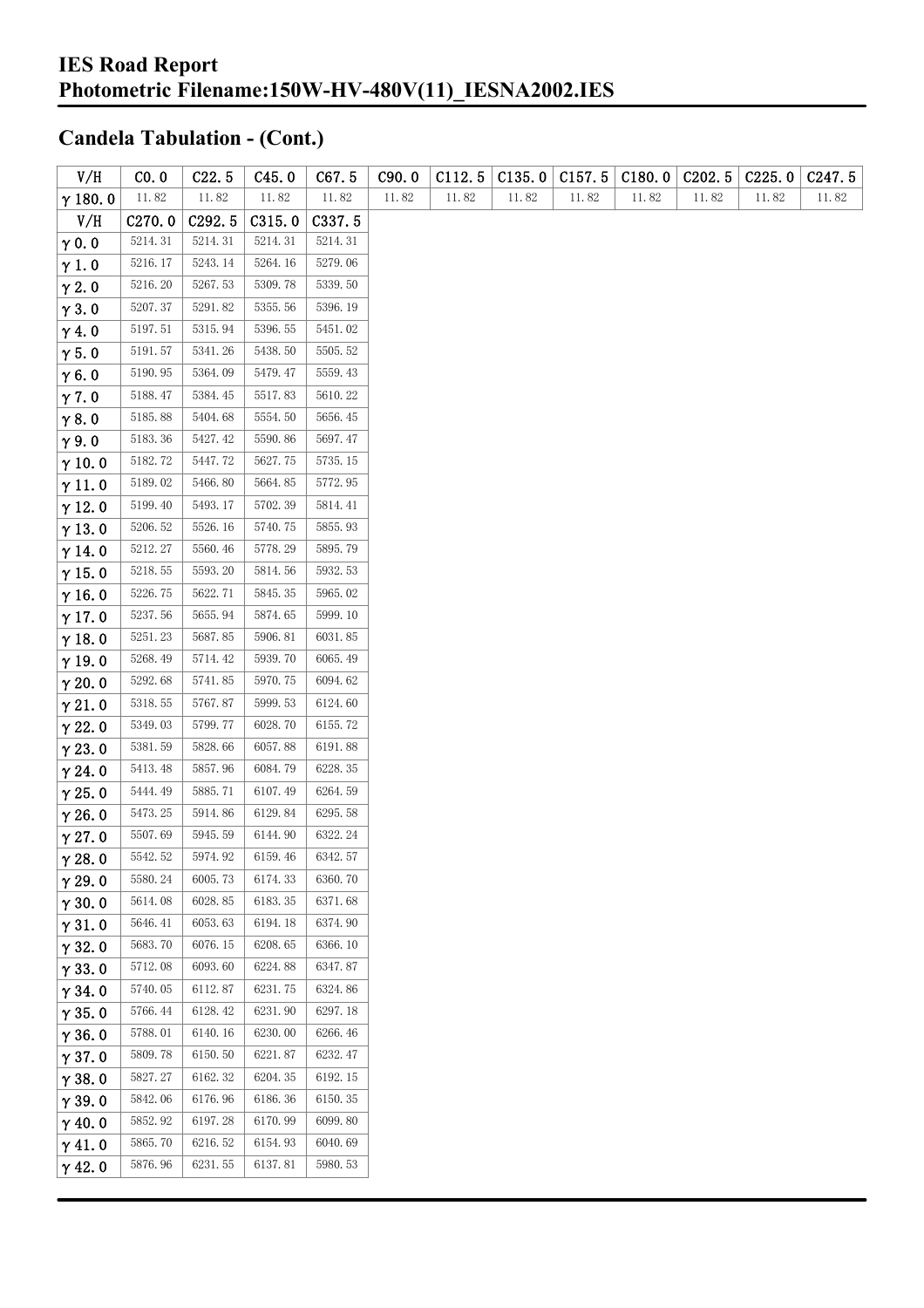| V/H            | C270.0  | C <sub>292.5</sub> | C315.0  | C337.5  |
|----------------|---------|--------------------|---------|---------|
| $\gamma$ 43.0  | 5889.75 | 6244.41            | 6125.44 | 5918.58 |
| $\gamma$ 44.0  | 5892.24 | 6251.25            | 6113.61 | 5849.88 |
| $\gamma$ 45.0  | 5891.70 | 6258.93            | 6101.50 | 5773.66 |
| $\gamma$ 46.0  | 5881.66 | 6265.36            | 6091.68 | 5684.54 |
| $\gamma$ 47.0  | 5880.34 | 6272.23            | 6080.21 | 5584.08 |
| $\gamma$ 48.0  | 5880.32 | 6264.21            | 6065.53 | 5473.28 |
| $\gamma$ 49.0  | 5886.46 | 6249.32            | 6036.88 | 5348.07 |
| $\gamma$ 50.0  | 5890.96 | 6235.27            | 6006.28 | 5227.60 |
| $\gamma$ 51.0  | 5894.83 | 6217.30            | 5959.02 | 5097.74 |
| $\gamma$ 52.0  | 5888.66 | 6201.66            | 5890.33 | 4960.64 |
| $\gamma$ 53. 0 | 5887.29 | 6183.27            | 5823.35 | 4826.43 |
| $\gamma$ 54. 0 | 5880.34 | 6152.68            | 5748.52 | 4683.60 |
| $\gamma$ 55.0  | 5873.50 | 6124.69            | 5663.54 | 4540.80 |
| $\gamma$ 56. 0 | 5855.72 | 6091.30            | 5574.83 | 4390.87 |
| $\gamma$ 57.0  | 5828.61 | 6054.45            | 5479.24 | 4216.93 |
| $\gamma$ 58.0  | 5797.49 | 6006.96            | 5387.11 | 4005.33 |
| $\gamma$ 59.0  | 5769.16 | 5961.28            | 5289.17 | 3736.65 |
| γ60.0          | 5739.48 | 5899.75            | 5178.16 | 3406.70 |
| $\gamma$ 61.0  | 5709.47 | 5838.22            | 5057.15 | 3018.15 |
| $\gamma$ 62.0  | 5682.75 | 5768.81            | 4914.64 | 2609.17 |
| $\gamma$ 63.0  | 5660.18 | 5698.34            | 4758.94 | 2202.27 |
| γ64.0          | 5642.41 | 5623.43            | 4587.61 | 1803.17 |
| $\gamma$ 65.0  | 5630.26 | 5544.67            | 4381.35 | 1457.05 |
| γ66.0          | 5607.10 | 5465.65            | 4140.45 | 1112.79 |
| $\gamma$ 67. 0 | 5581.09 | 5373.70            | 3866.48 | 816.14  |
| $\gamma$ 68.0  | 5551.75 | 5269.78            | 3555.58 | 576.22  |
| $\gamma$ 69.0  | 5524.37 | 5157.51            | 3208.60 | 423.27  |
| $\gamma$ 70.0  | 5502.61 | 5034.30            | 2856.93 | 307.50  |
| $\gamma$ 71.0  | 5473.83 | 4906.42            | 2498.43 | 229.13  |
| $\gamma$ 72. 0 | 5395.63 | 4774.11            | 2139.66 | 187.21  |
| $\gamma$ 73. 0 | 5182.06 | 4633.34            | 1845.77 | 166.62  |
| $\gamma$ 74. 0 | 4783.83 | 4474.32            | 1552.73 | 151.93  |
| $\gamma$ 75.0  | 3983.81 | 4279.90            | 1259.68 | 137.82  |
| $\gamma$ 76.0  | 3279.16 | 3869.27            | 1007.17 | 122.66  |
| $\gamma$ 77.0  | 2657.51 | 3381.41            | 736.80  | 106.09  |
| $\gamma$ 78.0  | 2353.76 | 2893.73            | 506.21  | 93.43   |
| $\gamma$ 79.0  | 1980.10 | 2485.51            | 256.58  | 82.58   |
| $\gamma$ 80.0  | 1512.96 | 1890.71            | 133.53  | 67.54   |
| $\gamma$ 81.0  | 1043.51 | 1443.61            | 90.37   | 46.62   |
| $\gamma$ 82.0  | 574.06  | 996.88             | 67.14   | 26.32   |
| $\gamma$ 83.0  | 372.62  | 550.15             | 42.42   | 9.53    |
| $\gamma$ 84.0  | 183.88  | 268.84             | 20.06   | 4.40    |
| $\gamma$ 85.0  | 47.10   | 107.67             | 9.83    | 3.47    |
| $\gamma$ 86.0  | 20.47   | 29.51              | 7.84    | 2.30    |
| γ87.0          | 14.85   | 15.11              | 5.31    | 0.90    |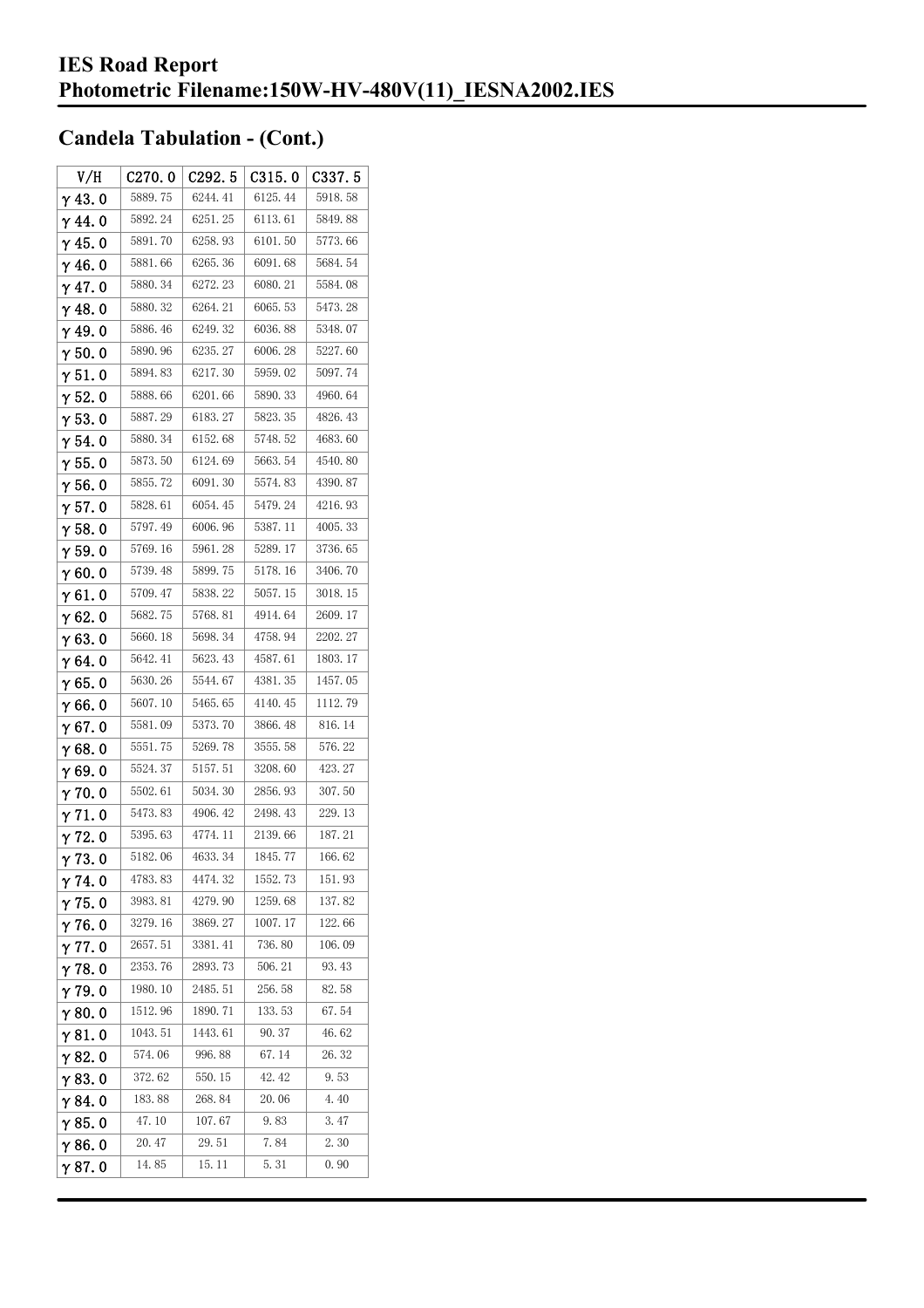| V/H             | C270.0 | C292.5 | C315.0 | C <sub>3</sub> 37.5 |
|-----------------|--------|--------|--------|---------------------|
| $\gamma$ 88. 0  | 12.33  | 10.06  | 3.05   | 0.01                |
| $\gamma$ 89.0   | 9.51   | 8.52   | 2.46   | 0.00                |
| γ90.0           | 9.11   | 7.87   | 2.10   | 0.00                |
| $\gamma$ 91. 0  | 8.88   | 7.51   | 1.82   | 0.00                |
| γ92.0           | 8.82   | 7. 11  | 1.82   | 0.00                |
| $\gamma$ 93. O  | 8.76   | 6.92   | 1.76   | 0.00                |
| $\gamma$ 94.0   | 8.87   | 6.81   | 1.76   | 0.00                |
| $\gamma$ 95.0   | 8.88   | 6.52   | 1.64   | 0.00                |
| γ96.0           | 9.27   | 6. 57  | 1.64   | 0.00                |
| $\gamma$ 97.0   | 9.68   | 6.52   | 1.64   | 0.00                |
| $\gamma$ 98.0   | 9.74   | 6.52   | 1.70   | 0.00                |
| γ99.0           | 10.09  | 6.52   | 1.70   | 0.00                |
| $\gamma$ 100. 0 | 10.60  | 6.52   | 1.76   | 0.00                |
| $\gamma$ 101.0  | 10.84  | 6.58   | 1.93   | 0.00                |
| $\gamma$ 102.0  | 11.13  | 6.81   | 2.16   | 0.00                |
| $\gamma$ 103. 0 | 11.58  | 6.98   | 2.28   | 0.12                |
| $\gamma$ 104.0  | 12.18  | 7.38   | 2.51   | 0.46                |
| $\gamma$ 105. 0 | 12.57  | 7.44   | 2.52   | 0.47                |
| γ106.0          | 13.09  | 7.96   | 2.58   | 0.53                |
| $\gamma$ 107. 0 | 13.51  | 8. 20  | 2.86   | 0.64                |
| $\gamma$ 108. 0 | 13.86  | 8.67   | 2.98   | 0.87                |
| $\gamma$ 109.0  | 14.27  | 8.73   | 3.16   | 0.99                |
| $\gamma$ 110. 0 | 14.49  | 8.90   | 3.28   | 1.17                |
| γ111.0          | 14.62  | 9.25   | 3.28   | 1.40                |
| $\gamma$ 112. 0 | 14.62  | 9.42   | 3.56   | 1.35                |
| $\gamma$ 113. 0 | 14.62  | 9.60   | 3.74   | 1.35                |
| γ 114. 0        | 14.79  | 9.66   | 4.04   | 1.46                |
| γ115.0          | 14.90  | 9.72   | 4.15   | 1.46                |
| γ116.0          | 15.02  | 9.66   | 4.21   | 1.46                |
| γ117.0          | 14.96  | 9.66   | 4.45   | 1.46                |
| $\gamma$ 118. 0 | 14.96  | 9.66   | 4.74   | 1.46                |
| $\gamma$ 119.0  | 14.96  | 9.66   | 5.08   | 1.92                |
| $\gamma$ 120.0  | 14.96  | 9.66   | 5.21   | 2.35                |
| $\gamma$ 121.0  | 14. 90 | 9.60   | 5.15   | 2.88                |
| $\gamma$ 122.0  | 14.73  | 9.60   | 5.15   | 3.16                |
| $\gamma$ 123.0  | 14.67  | 9.43   | 5.15   | 3.58                |
| $\gamma$ 124.0  | 14.56  | 9.42   | 5.21   | 3.75                |
| $\gamma$ 125. 0 | 14.33  | 9.42   | 5.09   | 4.09                |
| γ 126. 0        | 14.39  | 9.42   | 4.92   | 4.16                |
| $\gamma$ 127. 0 | 14.16  | 9.48   | 4.92   | 4.28                |
| γ 128. 0        | 14.16  | 9.36   | 4.92   | 4.28                |
| γ 129. 0        | 14. 10 | 9.20   | 4.92   | 4.57                |
| $\gamma$ 130. 0 | 13.81  | 8.85   | 4.92   | 4.81                |
| γ131.0          | 13.29  | 8.44   | 4.92   | 4.81                |
| $\gamma$ 132. 0 | 12.99  | 8.31   | 4.92   | 5.15                |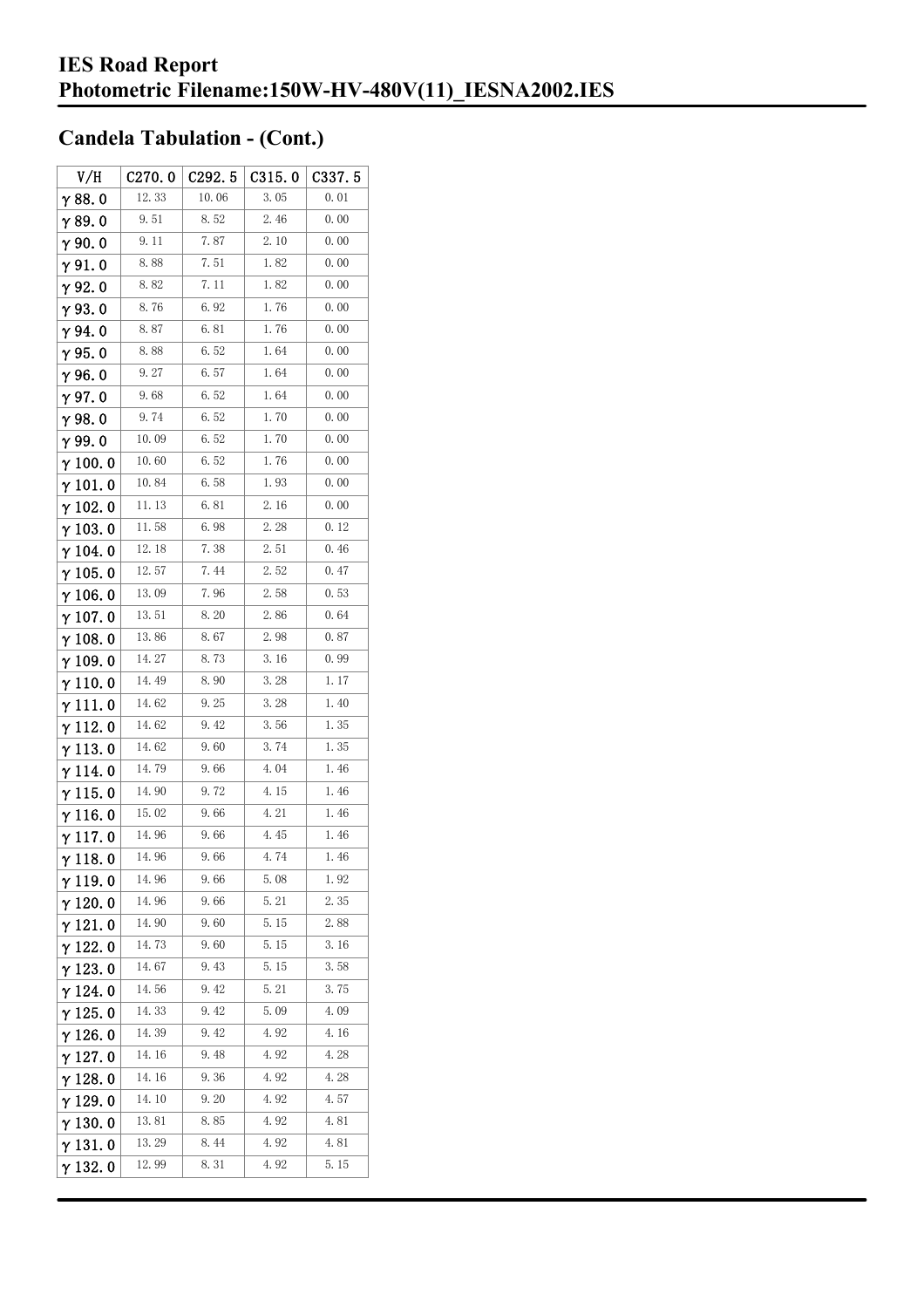| V/H             | C270.0 | C292.5 | C315.0 | C337.5 |
|-----------------|--------|--------|--------|--------|
| $\gamma$ 133.0  | 12.70  | 8.03   | 4.92   | 5.27   |
| γ134.0          | 12.36  | 8.03   | 4.92   | 5.45   |
| $\gamma$ 135. 0 | 12.13  | 7.97   | 4.92   | 5.73   |
| $\gamma$ 136.0  | 12.06  | 7.97   | 4.92   | 6.14   |
| $\gamma$ 137.0  | 12.06  | 8.03   | 4.92   | 5.86   |
| $\gamma$ 138.0  | 11.61  | 7.91   | 4.98   | 5.85   |
| $\gamma$ 139. 0 | 11.66  | 7.85   | 5.04   | 6.44   |
| $\gamma$ 140. 0 | 11.55  | 7.57   | 5.04   | 6.62   |
| γ141.0          | 11.32  | 7.16   | 5.04   | 6.74   |
| $\gamma$ 142. 0 | 11.25  | 6.82   | 5.09   | 6.68   |
| $\gamma$ 143.0  | 10.91  | 6.75   | 5. 21  | 6.68   |
| $\gamma$ 144. 0 | 10.67  | 6.41   | 5.44   | 6.68   |
| γ145.0          | 10.61  | 6.29   | 5.67   | 6.68   |
| γ146.0          | 10.50  | 6.22   | 6.03   | 6.57   |
| γ147.0          | 10.21  | 6.22   | 6.14   | 6.50   |
| $\gamma$ 148.0  | 10.10  | 6.22   | 6.32   | 6.61   |
| $\gamma$ 149.0  | 10.04  | 6.16   | 6.77   | 6.62   |
| $\gamma$ 150. 0 | 9.81   | 6.16   | 7.01   | 6.90   |
| $\gamma$ 151.0  | 9.74   | 6.16   | 7.31   | 7.03   |
| $\gamma$ 152.0  | 9.29   | 6.16   | 7.49   | 7.14   |
| $\gamma$ 153. 0 | 8.88   | 6.22   | 7.77   | 7.37   |
| $\gamma$ 154. 0 | 8.41   | 6.34   | 7.90   | 7.33   |
| $\gamma$ 155. 0 | 7.96   | 6.68   | 8.02   | 7.33   |
| $\gamma$ 156. 0 | 7.83   | 6.92   | 8.07   | 7.33   |
| $\gamma$ 157. 0 | 7.72   | 7.10   | 8.20   | 7.38   |
| $\gamma$ 158. 0 | 7.72   | 7.21   | 8.14   | 7.38   |
| $\gamma$ 159.0  | 7.83   | 7.27   | 8.19   | 7.38   |
| $\gamma$ 160. 0 | 7.95   | 7.33   | 8.26   | 7.38   |
| γ161.0          | 8.29   | 7.50   | 8.20   | 7.67   |
| $\gamma$ 162.0  | 8.52   | 7.61   | 8.48   | 7.61   |
| $\gamma$ 163.0  | 8.46   | 7.74   | 8.72   | 7.84   |
| γ164.0          | 8.46   | 7.68   | 8.89   | 7.96   |
| $\gamma$ 165.0  | 8.46   | 7.80   | 8.90   | 7.97   |
| $\gamma$ 166.0  | 8.46   | 7.91   | 8.96   | 7.85   |
| $\gamma$ 167.0  | 8.75   | 8.26   | 9.53   | 7.91   |
| $\gamma$ 168. 0 | 9.05   | 8.73   | 9.89   | 8.59   |
| $\gamma$ 169.0  | 9.22   | 9.00   | 10.58  | 9.29   |
| $\gamma$ 170.0  | 9.45   | 9.13   | 10.65  | 10.06  |
| $\gamma$ 171.0  | 9.68   | 9.36   | 10.76  | 10.36  |
| $\gamma$ 172.0  | 10.03  | 9.71   | 10.89  | 10.66  |
| $\gamma$ 173.0  | 10.03  | 9.77   | 10.95  | 10.66  |
| $\gamma$ 174.0  | 10.09  | 9.89   | 11.06  | 10.72  |
| $\gamma$ 175. 0 | 10.10  | 10.18  | 11.24  | 10.72  |
| $\gamma$ 176.0  | 10.10  | 10.64  | 11.24  | 10.72  |
| γ177.0          | 10.10  | 10.81  | 11.24  | 10.72  |